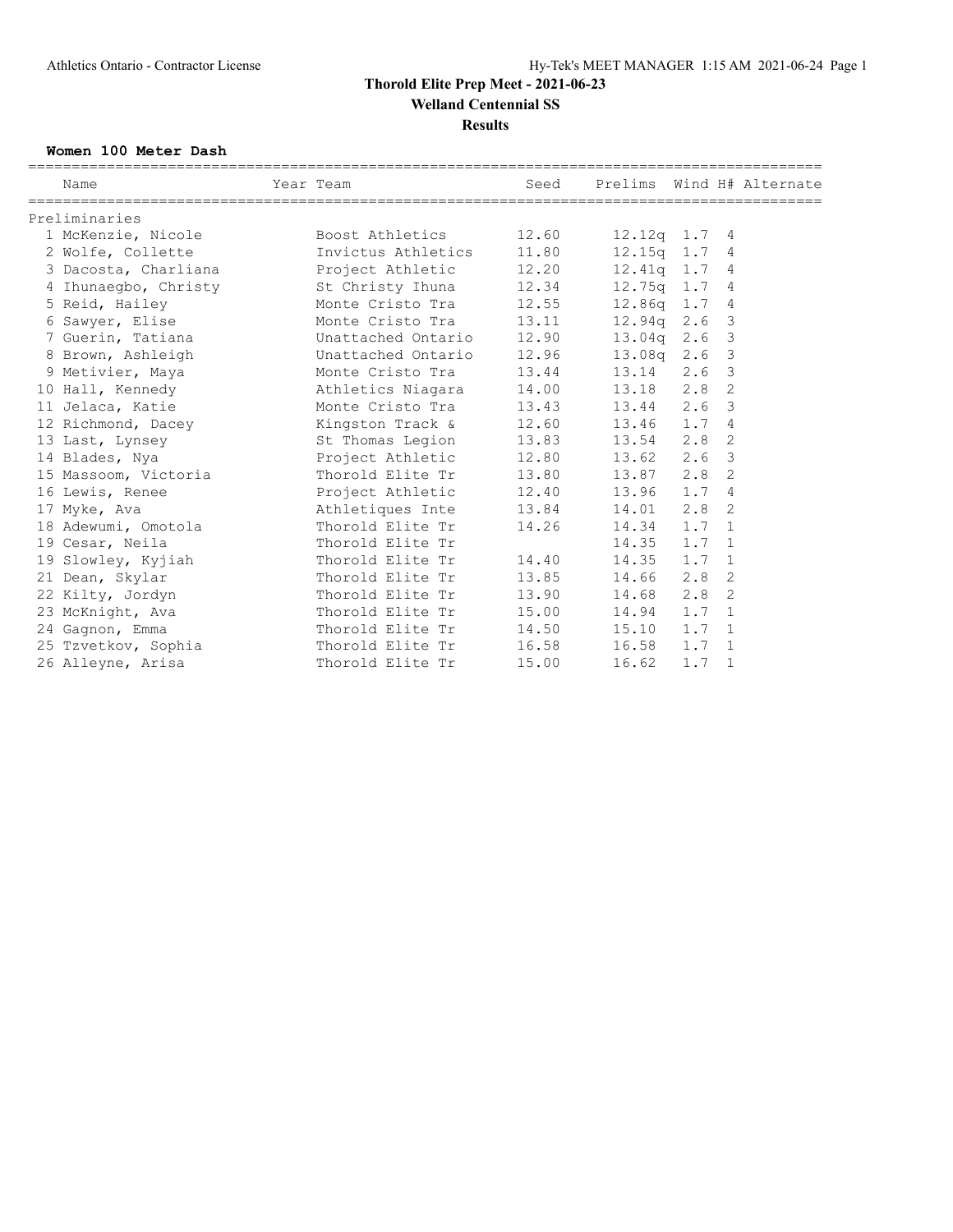#### **Women 100 Meter Dash**

|        | Name                                                      | Year Team          | Prelims - Finals Wind H# Alternate |                   |               |                |  |
|--------|-----------------------------------------------------------|--------------------|------------------------------------|-------------------|---------------|----------------|--|
|        |                                                           |                    |                                    |                   |               |                |  |
| Finals |                                                           |                    |                                    |                   |               |                |  |
|        | 1 McKenzie, Nicole 500st Athletics 12.12                  |                    |                                    | $12.03$ $1.2$ 4   |               |                |  |
|        | 2 Wolfe, Collette                                         | Invictus Athletics | 12.15 12.21 1.2 4                  |                   |               |                |  |
|        | 3 Dacosta, Charliana boro Project Athletic                |                    | 12.41                              | $12.32 \t1.2 \t4$ |               |                |  |
|        | 4 Reid, Hailey 6 12.86 12.76 1.2 4                        |                    |                                    |                   |               |                |  |
|        | 5 Guerin, Tatiana 6 Unattached Ontario 13.04 12.92 1.2 4  |                    |                                    |                   |               |                |  |
|        | 6 Brown, Ashleigh Chattached Ontario                      |                    | 13.08 13.04 1.2 4                  |                   |               |                |  |
|        | 7 Sawyer, Elise                                           | Monte Cristo Tra   | 12.94                              | 13.09 1.2 4       |               |                |  |
|        | 8 Hall, Kennedy Contract Mathletics Niagara               |                    | 13.18                              | 13.30 2.4 3       |               |                |  |
|        | 9 Metivier, Maya                                          | Monte Cristo Tra   | 13.14                              | $13.31$ $2.4$ 3   |               |                |  |
|        | 10 Jelaca, Katie 6 Monte Cristo Tra 13.44                 |                    |                                    | 13.56             | $2.4 \quad 3$ |                |  |
|        | 11 Richmond, Dacey 6 6 Kingston Track & 13.46 13.67 2.4 3 |                    |                                    |                   |               |                |  |
|        | 12 Myke, Ava                                              | Athletiques Inte   | 14.01  13.73  1.8                  |                   |               | 2              |  |
|        | 13 Blades, Nya                                            | Project Athletic   | 13.62 13.82 2.4 3                  |                   |               |                |  |
|        | 14 Massoom, Victoria <a> Thorold Elite Tr</a>             |                    | 13.87 13.97 2.4 3                  |                   |               |                |  |
|        | 15 Lewis, Renee Project Athletic                          |                    | 13.96 14.05 1.8                    |                   |               | 2              |  |
|        | 16 Cesar, Neila                                           | Thorold Elite Tr   | 14.35                              | 14.36 1.8         |               | 2              |  |
|        | 17 Adewumi, Omotola                 Thorold Elite Tr      |                    | 14.34                              | 14.44 1.8         |               | 2              |  |
|        | 18 Slowley, Kyjiah                                        | Thorold Elite Tr   | 14.35 14.47 1.8 2                  |                   |               |                |  |
|        | 19 Dean, Skylar                                           | Thorold Elite Tr   | 14.66                              | 14.73 1.8         |               | 2              |  |
|        | 20 Kilty, Jordyn Thorold Elite Tr                         |                    | 14.68 14.77 1.8                    |                   |               | 2              |  |
|        | 21 McKnight, Ava and Thorold Elite Tr                     |                    | 14.94  14.96  1.5  1               |                   |               |                |  |
|        | 22 Tzvetkov, Sophia                                       | Thorold Elite Tr   | 16.58                              | $16.31$ $1.5$     |               | $\overline{1}$ |  |
|        |                                                           |                    |                                    |                   |               |                |  |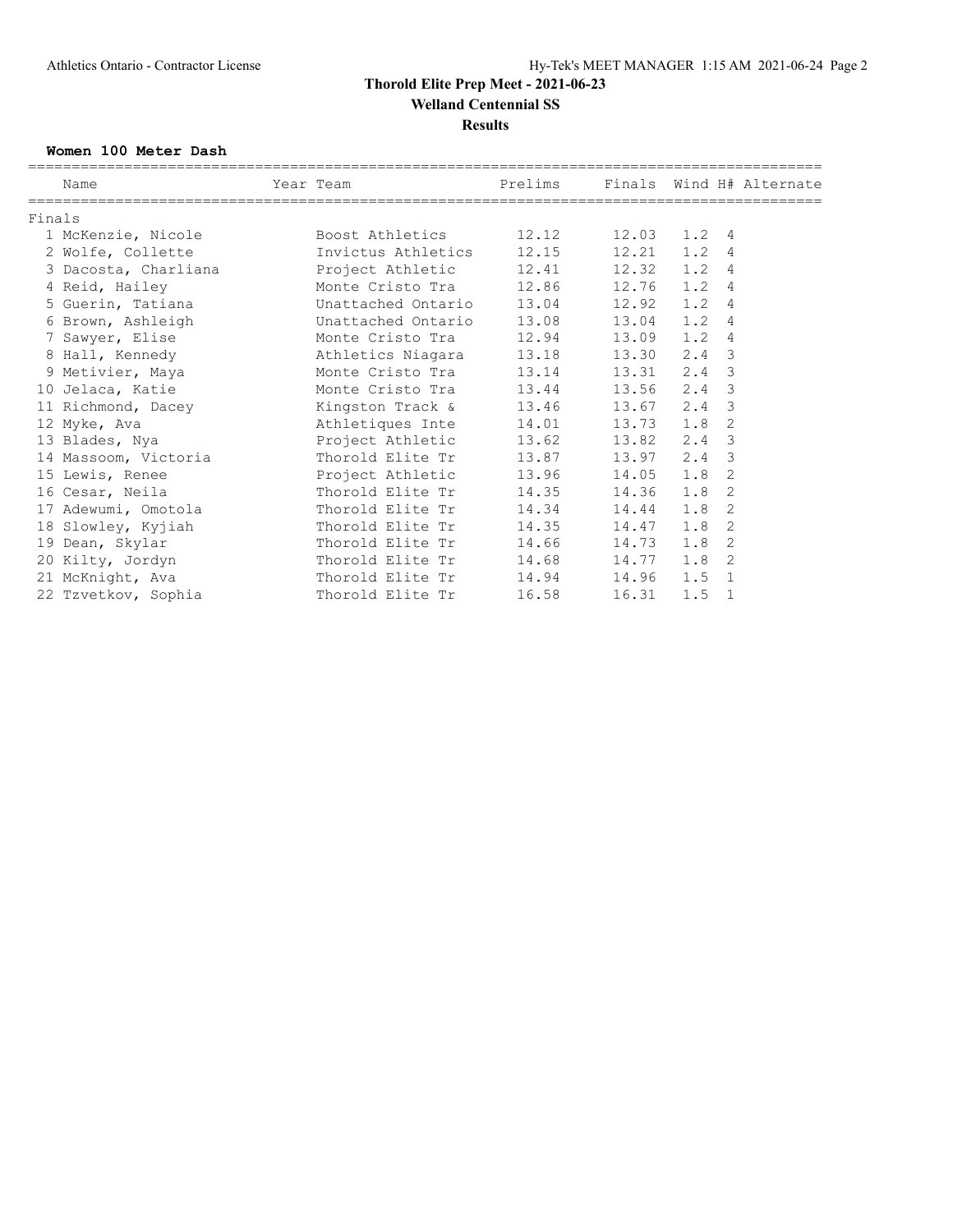**Welland Centennial SS**

#### **Results**

**Women Long Jump**

| Name                                                                                                                    | Year Team Team Seed Prelims Wind Alternate |  |  |
|-------------------------------------------------------------------------------------------------------------------------|--------------------------------------------|--|--|
| Preliminaries                                                                                                           |                                            |  |  |
| 1 Thompson, Caitlyn Mathletiques Inte 4.84mq 1.2                                                                        |                                            |  |  |
| 4.49m (0.4) 4.84m (1.2) 4.79m (0.2) 4.55m (0.8) 4.79m (0.3) FOUL                                                        |                                            |  |  |
| 2 Siemens, Emily Brantford Tfc 3 4.59mq 1.1                                                                             |                                            |  |  |
| FOUL $4.51m(1.8)$ $4.59m(1.1)$ $4.49m(+0.0)$ $4.50m(1.0)$ $4.53m(+0.0)$                                                 |                                            |  |  |
| 3 Westbrook, Emma $\qquad \qquad$ St Thomas Legion $\qquad \qquad 4.58$ mq 1.2                                          |                                            |  |  |
| $3.69$ m $(0.7)$ $4.54$ m $(2.9)$ $4.54$ m $(1.9)$ $4.43$ m $(2.0)$ $4.40$ m $(+0.0)$ $4.58$ m $(1.2)$                  |                                            |  |  |
| 4 Massoom, Victoria 1.9 Thorold Elite Tr 1.45mq 1.9                                                                     |                                            |  |  |
| $3.93\text{m}(0.5)$ $4.04\text{m}(0.2)$ $3.93\text{m}(0.4)$ $4.45\text{m}(1.9)$ $4.37\text{m}(0.5)$ $4.23\text{m}(1.3)$ |                                            |  |  |
| 5 Slowley, Kyjiah 5 Slowley, Kyjiah 5 Thorold Elite Tr 4.22mq 1.5                                                       |                                            |  |  |
| $4.22m(1.5)$ $4.09m(0.8)$ $3.92m(0.6)$ $4.18m(0.7)$ $4.22m(0.9)$ $3.79m(0.3)$                                           |                                            |  |  |
| 6 Martin, Abigail 6 Martin, Abigail 20mg Athletiques Inte 4.20mq 0.4                                                    |                                            |  |  |
| $4.04m(0.1)$ $4.02m(1.3)$ $4.13m(+0.0)$ $3.88m(1.2)$ $4.15m(1.4)$ $4.20m(0.4)$                                          |                                            |  |  |
| 7 Orr, Cassie Thorold Elite Tr 4.19mq 0.2                                                                               |                                            |  |  |
| FOUL $3.91m(0.5) 4.19m(0.2)$ FOUL $4.13m(0.9) 4.07m(1.1)$                                                               |                                            |  |  |
| 8 Orr, Leah Thorold Elite Tr 3.85mq 1.7                                                                                 |                                            |  |  |
| $3.51m(2.7)$ $3.46m(1.9)$ $3.84m(3.2)$ $3.65m(1.0)$ $3.85m(1.7)$ $3.76m(1.1)$                                           |                                            |  |  |
| 9 McCready, Sheridan Thorold Elite Tr 3.81m +0.0                                                                        |                                            |  |  |
| $3.51m(0.2)$ $3.69m(1.0)$ $3.34m(0.3)$ FOUL $3.81m(+0.0)$ FOUL                                                          |                                            |  |  |
| -- Gagnon, Emma Thorold Elite Tr The FOUL NWI                                                                           |                                            |  |  |
| FOUL FOUL PASS FOUL PASS PASS                                                                                           |                                            |  |  |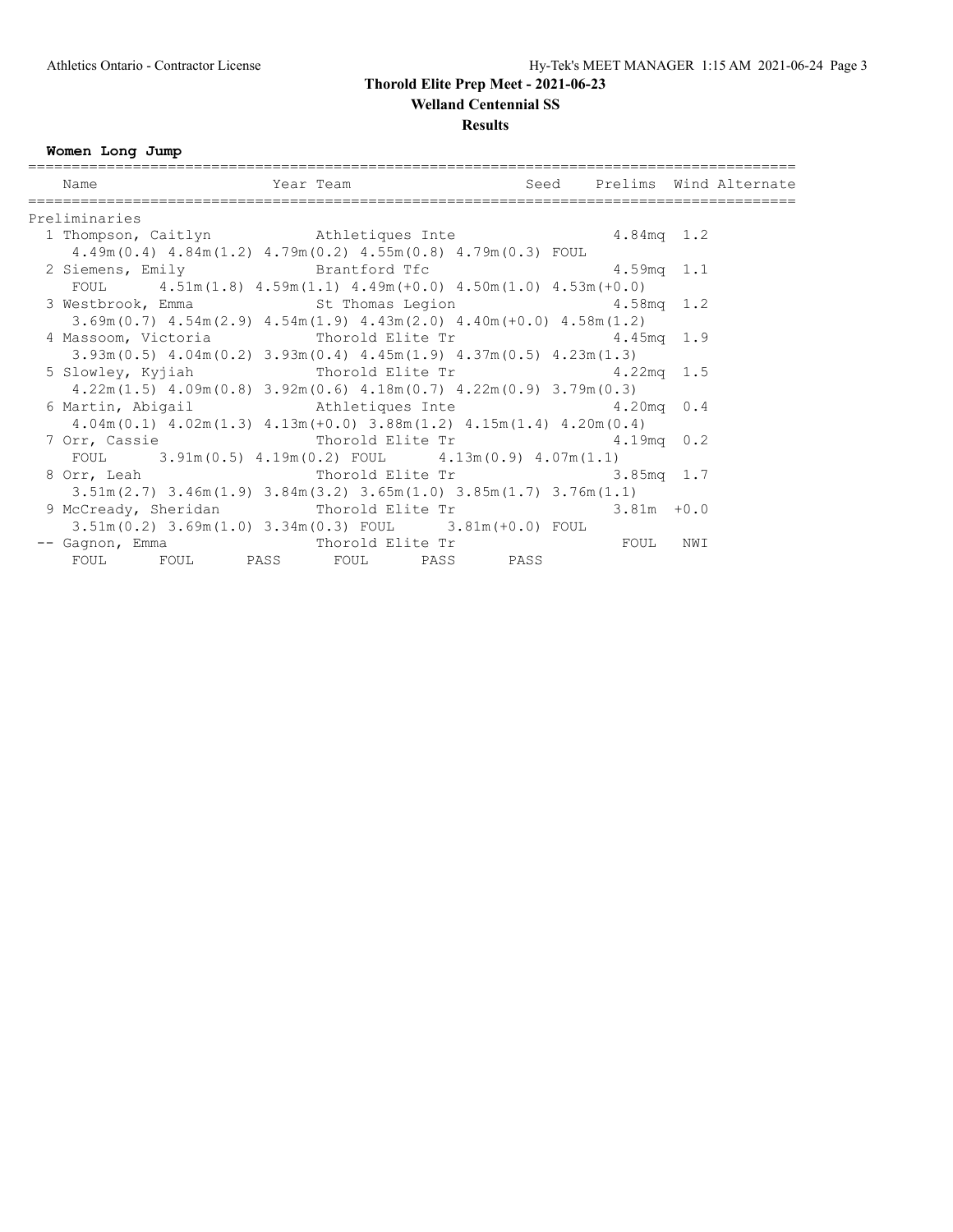**Results**

**Women Triple Jump**

| Name                                                                                                                               | Year Team                                                            |                      | Seed Prelims Wind Alternate |  |
|------------------------------------------------------------------------------------------------------------------------------------|----------------------------------------------------------------------|----------------------|-----------------------------|--|
| 1 Thompson, Caitlyn Mthletiques Inte 10.52mq +0.0<br>FOUL 10.49m (0.5) $10.52m (+0.0) 10.43m (1.2) 10.44m (1.4) 10.37m (0.8)$      |                                                                      |                      |                             |  |
| 2 Vamos, Brianna                                                                                                                   | Brantford Tfc                                                        |                      | $10.27mg$ 1.2               |  |
| $9.97m(0.3)$ 10.00 $m(1.0)$ $9.96m(+0.0)$ 10.19 $m(+0.0)$ 10.02 $m(1.0)$ 10.27 $m(1.2)$<br>3 Cudmore, Gwendolyn Thorold Elite Tr   |                                                                      |                      | $9.88mg$ 1.1                |  |
| $9.59m (+0.0)$ $9.65m(0.2)$ $9.71m (+0.0)$ FOUL $9.80m(1.2)$ $9.88m(1.1)$<br>4 Siemens, Emily                                      | Brantford Tfc                                                        |                      | $9.70mg + 1.0$              |  |
| FOUL<br>5 Martin, Abigail                                                                                                          | FOUL $9.70m(1.0)$ $9.64m(0.2)$ $9.47m(0.7)$ FOUL<br>Athletiques Inte | $9.09 \text{mq}$ 0.5 |                             |  |
| FOUL $9.09m(0.5) 8.99m(0.7) 9.09m(0.3) 8.97m(+0.0) 8.99m(+0.0)$<br>6 Gagnon, Emma                                                  | Thorold Elite Tr and 9.02mq +0.0                                     |                      |                             |  |
| FOUL $8.68m(0.1)$ $9.02m(+0.0)$ $8.63m(1.1)$ $8.58m(1.4)$ $8.87m(+0.0)$                                                            |                                                                      |                      |                             |  |
| 7 McCready, Sheridan Thorold Elite Tr<br>$8.03$ m $(0.1)$ $7.93$ m $(0.1)$ $8.10$ m $(0.3)$ FOUL $8.00$ m $(1.0)$ $7.70$ m $(0.8)$ |                                                                      |                      | $8.10 \text{ma}$ 0.3        |  |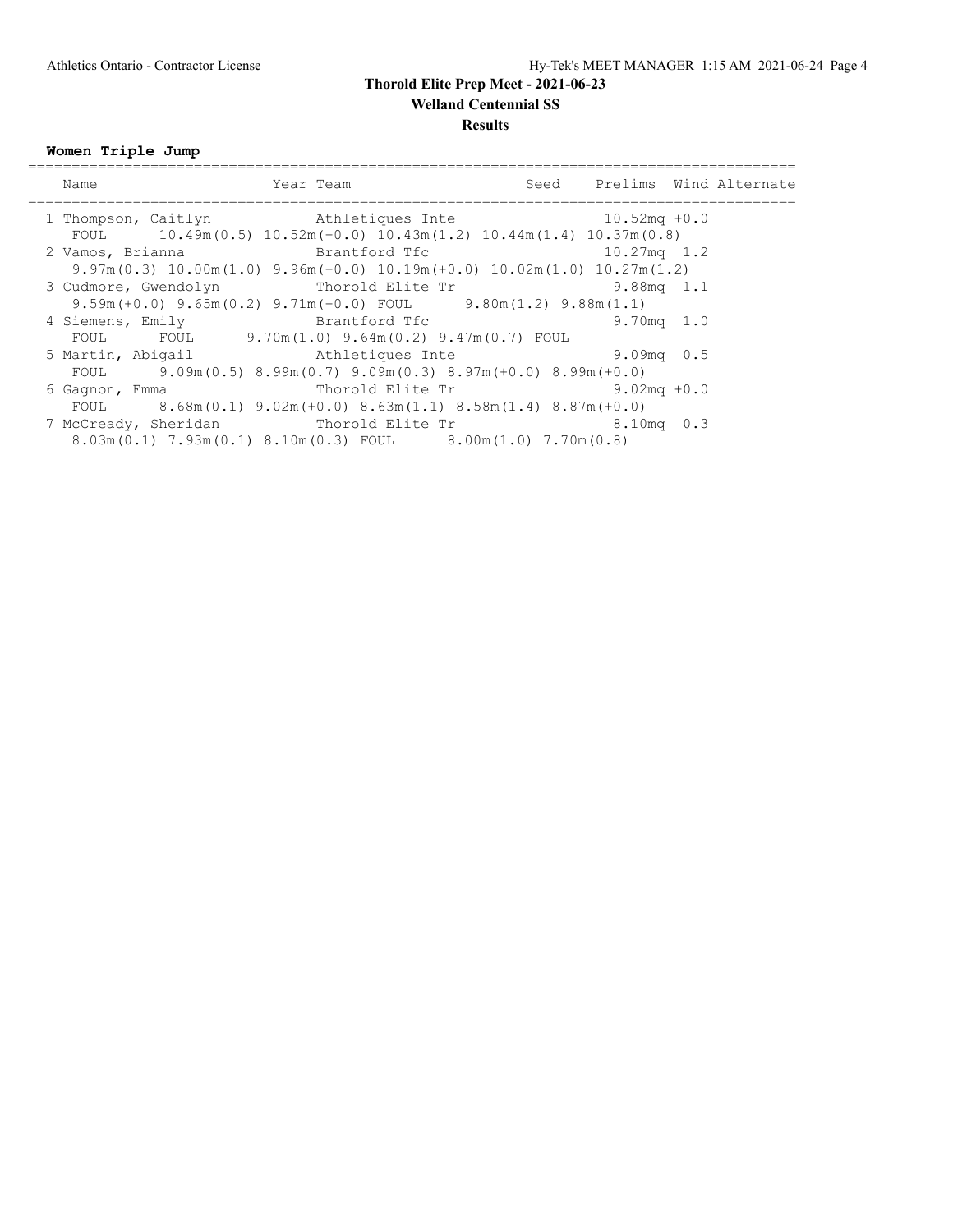**Welland Centennial SS**

**Results**

#### **Women Shot Put**

|  | Name                                            | Year Team |                  | Seed Prelims Alternate |  |
|--|-------------------------------------------------|-----------|------------------|------------------------|--|
|  | 1 Sands, Liv                                    |           | London Western T | 12.94 <sub>mq</sub>    |  |
|  | 11.91m FOUL 12.67m 12.92m 12.62m 12.94m         |           |                  |                        |  |
|  | 2 Van Nynatten, Coco Thorold Elite Tr           |           |                  | 9.69 <sub>mq</sub>     |  |
|  | 8.84m 8.09m 8.96m 9.22m 9.69m 9.31m             |           |                  |                        |  |
|  | 3 Orr, Cassie                                   |           | Thorold Elite Tr | 8.80mg                 |  |
|  | 8.10m 7.82m 8.13m 8.70m 8.80m 8.51m             |           |                  |                        |  |
|  | 4 Westbrook, Emma St Thomas Legion              |           |                  | 8.79mg                 |  |
|  | 8.30m 8.33m 8.23m 8.79m 6.50m 8.14m             |           |                  |                        |  |
|  | 5 Orr, Leah                                     |           | Thorold Elite Tr | 8.20mg                 |  |
|  | 5.67m 6.15m 8.20m 6.50m 6.47m 6.50m             |           |                  |                        |  |
|  | 6 Ciceran, Charlotte Thorold Elite Tr           |           |                  | 6.59 <sub>mq</sub>     |  |
|  | $6.47m$ $6.20m$ $6.46m$ $6.47m$ $6.59m$ $6.00m$ |           |                  |                        |  |
|  | 7 Young, Lucy                                   |           | Thorold Elite Tr | 6.08 <sub>mq</sub>     |  |
|  | 5.57m 5.59m 5.54m 5.46m 6.08m 5.55m             |           |                  |                        |  |
|  | 8 Laing, Ayla                                   |           | Thorold Elite Tr | 5.89mg                 |  |
|  | 5.89m 5.50m 5.52m 5.87m 5.83m 5.60m             |           |                  |                        |  |
|  |                                                 |           |                  |                        |  |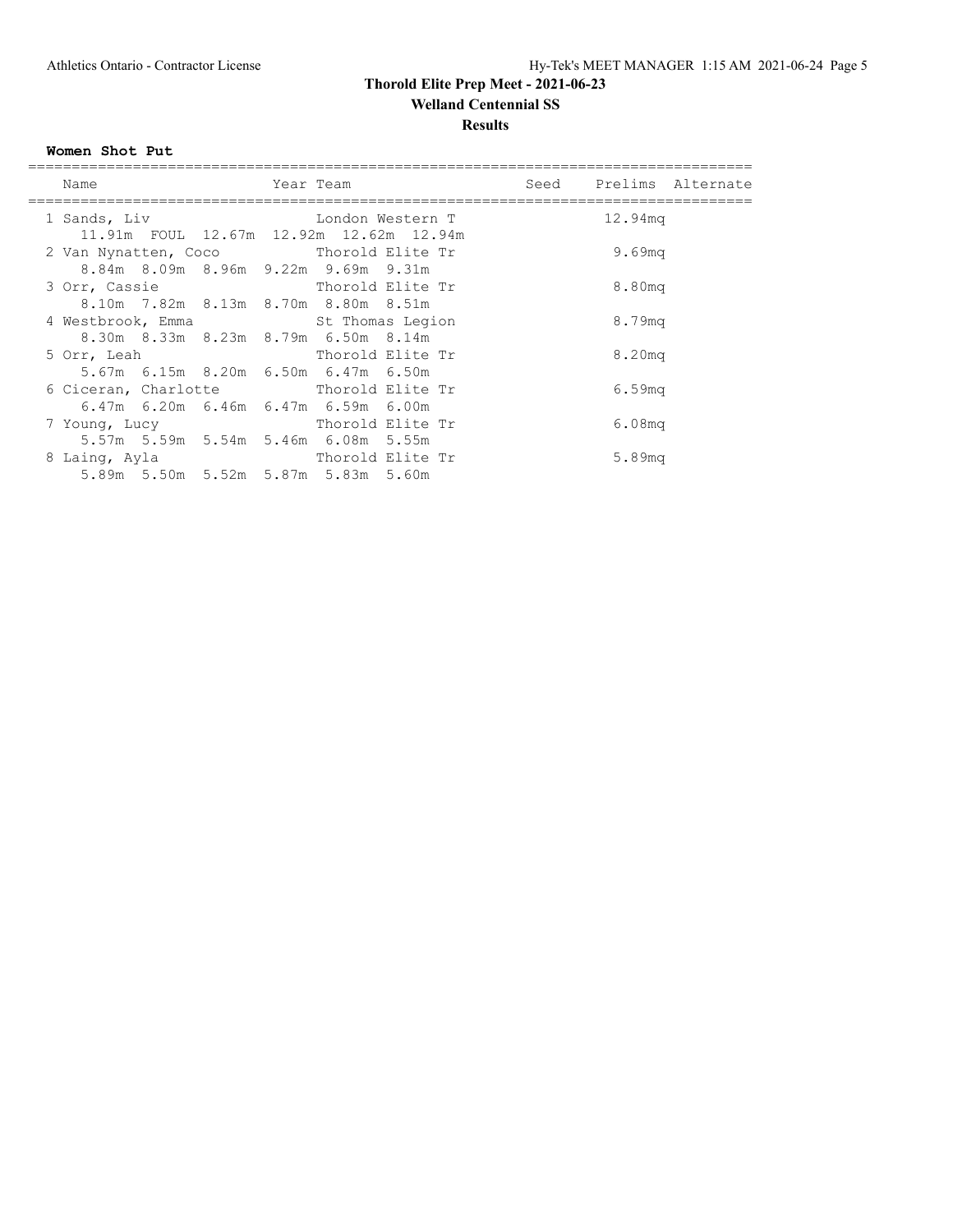**Results**

#### **Women Javelin Throw**

|  | Name<br>====================                                              | Year Team and the control of the control of the control of the control of the control of the control of the co |                                      | Seed Prelims Alternate |
|--|---------------------------------------------------------------------------|----------------------------------------------------------------------------------------------------------------|--------------------------------------|------------------------|
|  | 1 Dell, Bailey<br>52.90m FOUL 45.44m 45.85m 46.86m PASS                   | Border City Athl                                                                                               | 52.90mg 600g                         |                        |
|  |                                                                           | 2 Seagris, Alex                   Border City Athl<br>44.72m 40.18m 45.10m 41.46m 40.62m 40.64m                | 45.10mg 600g                         |                        |
|  | 3 Powers-Luketic, Taylor Unattached Ontario                               | 38.69m 38.34m 34.21m 36.59m 33.51m 37.91m                                                                      | 38.69mg 600g                         |                        |
|  | 4 Saldutto, Sophia Xork University                                        |                                                                                                                | 36.54mg 600g                         |                        |
|  | FOUL 36.54m 30.68m FOUL FOUL 31.54m<br>5 Spain, Ashley Chattached Ontario |                                                                                                                | 35.31mg 600g                         |                        |
|  | FOUL FOUL 35.31m 35.14m 33.18m 35.28m<br>6 Orr, Cassie                    | Thorold Elite Tr                                                                                               | 26.24mg 500q                         |                        |
|  | 7 Van Nynatten, Coco Thorold Elite Tr                                     | 25.55m 25.34m 26.24m 24.91m 24.78m 25.38m                                                                      | 25.36 <sub>mq</sub> 500 <sub>q</sub> |                        |
|  | 8 Young, Lucy                                                             | 20.83m  22.17m  21.18m  23.25m  25.36m  23.43m<br>Thorold Elite Tr                                             | $20.05mg$ 400g                       |                        |
|  | 9 Orr, Leah Thorold Elite Tr                                              | 13.53m 16.36m 16.02m 16.62m 20.05m 11.47m                                                                      | 18.44m 400q                          |                        |
|  |                                                                           | 18.44m 16.29m 16.95m 15.55m 18.03m 18.33m                                                                      |                                      |                        |
|  |                                                                           |                                                                                                                |                                      |                        |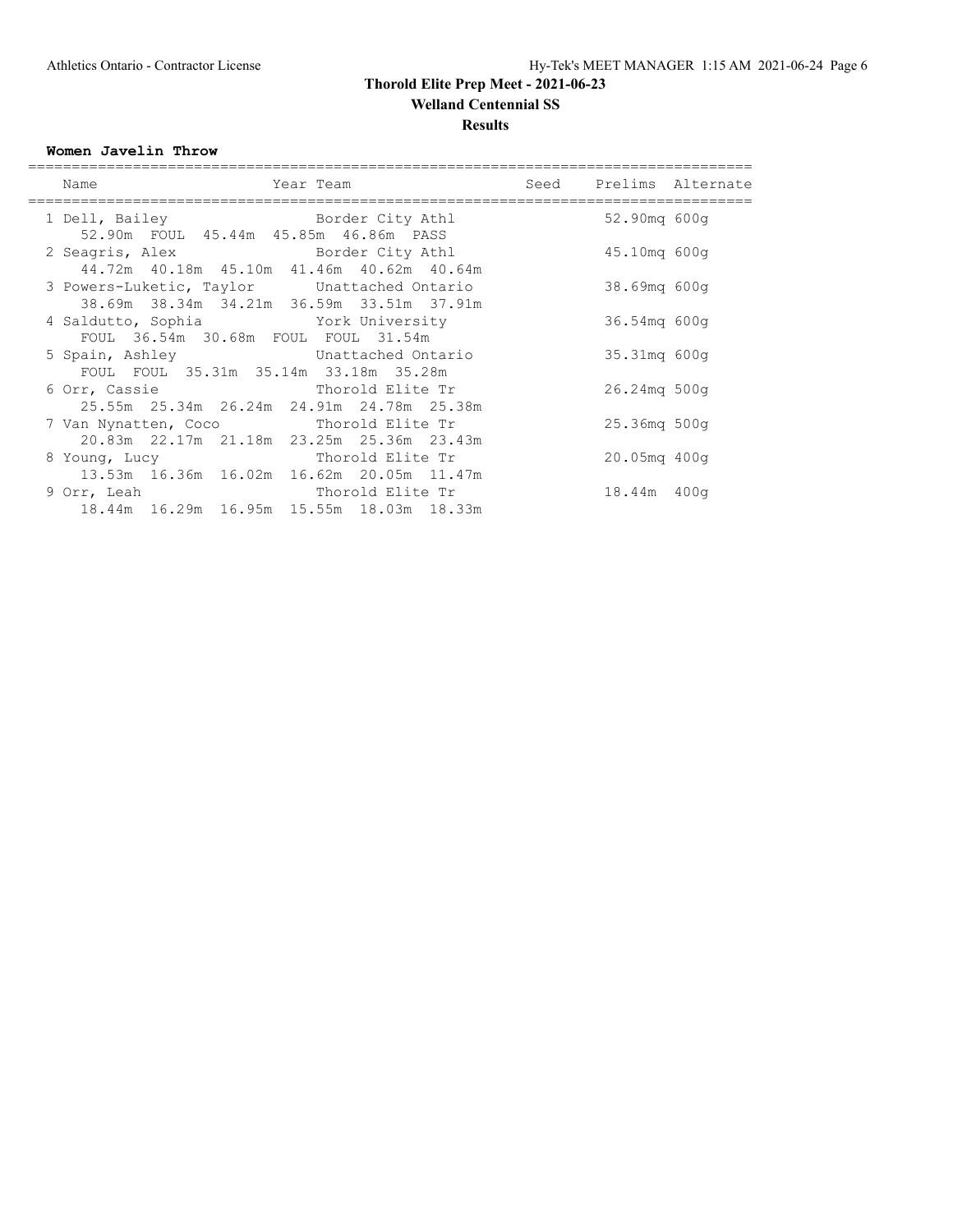#### **Men 100 Meter Dash**

| Name                                                                           | Year Team The Seed Prelims Wind H# Alternate |       |                      |               |                |  |
|--------------------------------------------------------------------------------|----------------------------------------------|-------|----------------------|---------------|----------------|--|
| 1 Barresi, Domenic Mamilton Olympic                                            |                                              | 10.50 | $10.54q$ 2.2 5       |               |                |  |
| 2 Reader, Daniel Mamilton Olympic                                              |                                              |       | 11.01 10.78q 2.2 5   |               |                |  |
| 3 Spicer, Logan Track North Athl                                               |                                              |       | 11.05 10.94q 2.2 5   |               |                |  |
| 4 Roth, Michael St Thomas Legion                                               |                                              |       | 11.17 10.98q 2.2 5   |               |                |  |
| 5 King, Ryder                                                                  | Monte Cristo Tra                             |       | 11.22 11.03q 2.2 5   |               |                |  |
| 6 Angerilli, Adam Mark Royal City Athle                                        |                                              | 11.22 | $11.09q$ 2.2 5       |               |                |  |
| 7 Campanaro, Roman Mamilton Olympic                                            |                                              | 11.59 | $11.17q$ 2.8 3       |               |                |  |
| 8 Skerl, Mark                                                                  | Monte Cristo Tra                             | 11.17 | 11.20q 2.2 5         |               |                |  |
| 9 Spencer, Colton                                                              | Thorold Elite Tr                             | 11.58 | 11.34                | $2.8 \quad 3$ |                |  |
| 10 Belanger, Dylen                                                             | St Thomas Legion                             | 11.47 | $11.36$ $1.7$ 4      |               |                |  |
| 11 Dolby, Ethan                                                                | St Thomas Legion                             | 11.58 | $11.44$ $1.7$ 4      |               |                |  |
| 12 Gray, Fox                                                                   | St Thomas Legion                             | 11.54 | $11.45$ $1.7$ 4      |               |                |  |
| 13 Wilson, Cole                                                                | Woodstock Legion                             |       | 11.42 11.48          | 1.74          |                |  |
| 14 Wilson, William Manuel London Legion TF                                     |                                              | 12.07 | 11.58                | $2.8$ 2       |                |  |
| 15 Kowcun, Nathan                                                              | Thorold Elite Tr                             | 11.65 | 11.63                | $2.8$ 3       |                |  |
| 16 Cowan, Michael             Athletics Niagara                                |                                              |       | $11.55$ $11.67$      | 1.74          |                |  |
| 17 Klein, Eric                                                                 | Unattached Ontario                           | 12.00 | 11.80                | 2.8           | 2              |  |
| 18 Soppitt, Isaac and Athletics Niagara                                        |                                              | 12.08 | 11.83                | $2.8$ 2       |                |  |
| 19 Gauthier, Carson Thorold Elite Tr                                           |                                              | 11.75 | 11.86                | $2.8 \quad 3$ |                |  |
| 20 Makcemus, Markmeena Kork University                                         |                                              | 11.50 | 11.89                | 1.74          |                |  |
| 21 Gowanlock, Malcolm Project Athletic<br>22 McKillop, John Invictus Athletics |                                              | 11.10 | 11.93                | 2.2           | 5              |  |
|                                                                                |                                              | 11.30 | 11.95                | 1.74          |                |  |
| 23 Ellison, Jelani Kxtreme Velocity                                            |                                              | 11.45 | 11.98                | 1.74          |                |  |
| 24 Scott, Andrew                                                               | Invictus Athletics                           | 11.80 | 12.02                | $2.8 \quad 3$ |                |  |
| 25 Belanger, Arthur Thorold Elite Tr                                           |                                              | 12.20 | 12.03                | $2.8$ 2       |                |  |
| 26 Gibson, Tyrese Thorold Elite Tr                                             |                                              | 12.33 | 12.10                | $2.8$ 2       |                |  |
| 27 Hui, Jonathan Chattached Ontario                                            |                                              |       | 13.00 12.21          | $3.0 \quad 1$ |                |  |
| 28 Mamo, Jacob                                                                 | Thorold Elite Tr                             |       | 12.80 12.37          | $3.0 \quad 1$ |                |  |
| 29 Vermeersch, Travis Moodstock Legion                                         |                                              |       | 11.88 12.64          | $2.8$ 3       |                |  |
| 30 Wing, Matthew                                                               | Thorold Elite Tr                             |       | 12.99  13.25  3.0  1 |               |                |  |
| 31 Ihunaegbo, Raphael Jr St Christy Ihuna                                      |                                              |       | 14.01  14.63  3.0  1 |               |                |  |
| 32 McLean, Charlie                                                             | Thorold Elite Tr                             |       | 16.66 15.74          | $3.0 \quad 1$ |                |  |
| 33 Baldamus, Steve                                                             | Canada                                       | 16.00 | 16.69                | 3.0           | $\overline{1}$ |  |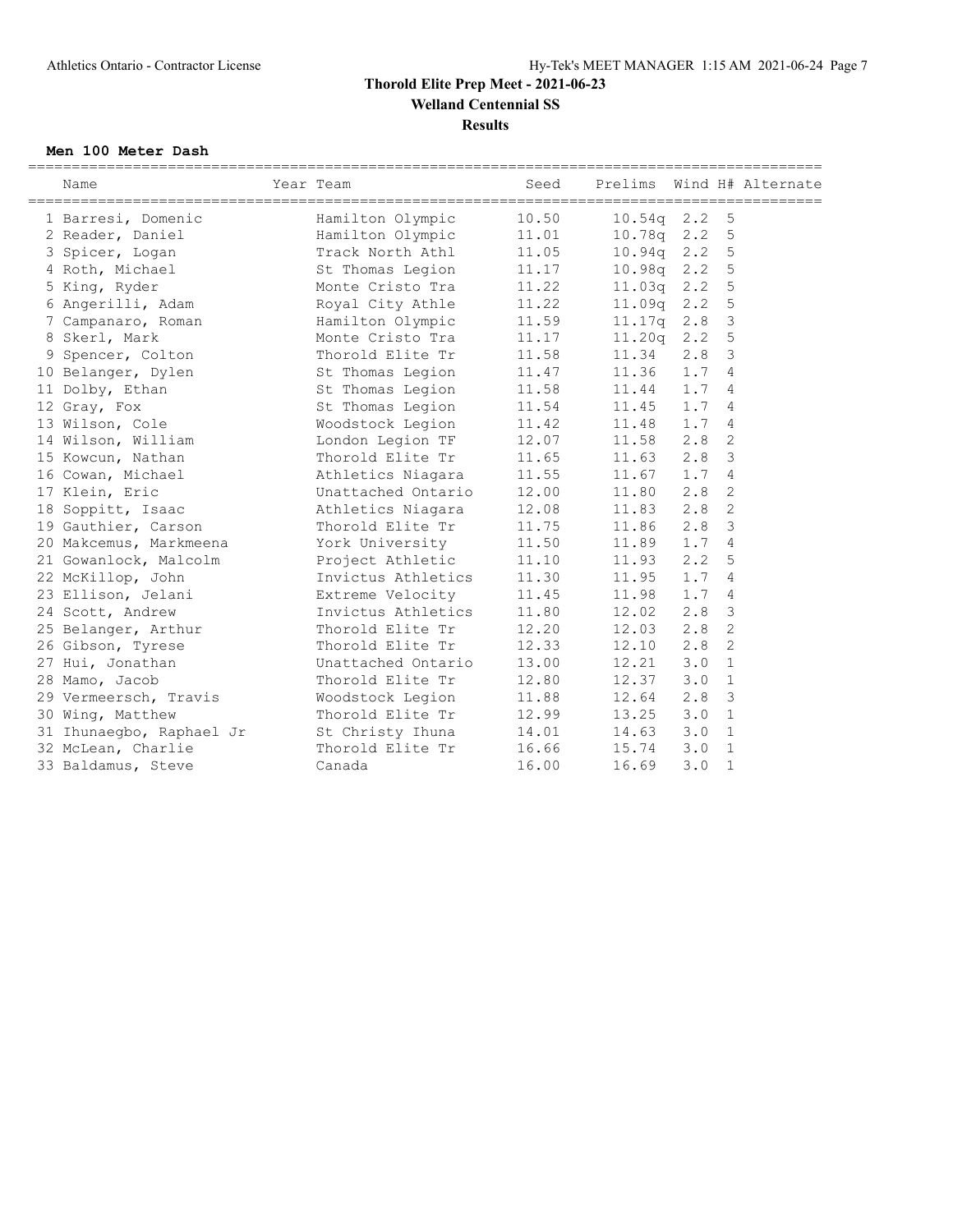#### **Men 100 Meter Dash**

|        | Name                                                      | Year Team The Prelims Finals Wind H# Alternate |                   |                 |               |   |  |
|--------|-----------------------------------------------------------|------------------------------------------------|-------------------|-----------------|---------------|---|--|
| Finals |                                                           |                                                |                   |                 |               |   |  |
|        | 1 Barresi, Domenic                                        | Hamilton Olympic                               | 10.54 10.55 3.0 5 |                 |               |   |  |
|        | 2 Reader, Daniel                                          | Hamilton Olympic                               | 10.78             | 10.74 3.0 5     |               |   |  |
|        | 3 Spicer, Logan                                           | Track North Athl                               | 10.94             | $10.81$ $3.0$ 5 |               |   |  |
|        | 4 Roth, Michael St Thomas Legion                          |                                                | 10.98             | 10.84           | 3.0 5         |   |  |
|        | 5 King, Ryder                                             | Monte Cristo Tra                               | 11.03             | 10.96 3.0 5     |               |   |  |
|        | 6 Angerilli, Adam Man Royal City Athle                    |                                                | 11.09             | 10.98 3.0 5     |               |   |  |
|        | 7 Skerl, Mark                                             | Monte Cristo Tra                               | 11.20             | 11.18           | 2.04          |   |  |
|        | 8 Campanaro, Roman             Hamilton Olympic           |                                                | 11.17             | $11.23$ $3.0$ 5 |               |   |  |
|        | 9 Gray, Fox                                               | St Thomas Legion                               | 11.45             | 11.25           | 2.04          |   |  |
|        | 10 Belanger, Dylen St Thomas Legion                       |                                                | 11.36             | 11.40           | 2.04          |   |  |
|        | 11 Dolby, Ethan St Thomas Legion                          |                                                | 11.44             | 11.42           | 2.04          |   |  |
|        | 12 Wilson, Cole                                           | Woodstock Legion                               | 11.48             | 11.47 2.0 4     |               |   |  |
|        | 13 Kowcun, Nathan                                         | Thorold Elite Tr                               | 11.63             | 11.55           | $2.7 \quad 3$ |   |  |
|        | 14 Cowan, Michael                                         | Athletics Niagara                              | 11.67             | 11.58           | $2.7 \quad 3$ |   |  |
|        | 15 Klein, Eric                                            | Unattached Ontario                             | 11.80             | $11.69$ $2.7$ 3 |               |   |  |
|        | 16 McKillop, John Martin Invictus Athletics               |                                                | 11.95             | $11.72$ $3.7$ 2 |               |   |  |
|        | 16 Gowanlock, Malcolm Broject Athletic                    |                                                | 11.93             | 11.72 2.7 3     |               |   |  |
|        | 18 Wilson, William                       London Legion TF |                                                | 11.58             | 11.78           | 2.04          |   |  |
|        | 19 Gauthier, Carson                                       | Thorold Elite Tr                               | 11.86             | 11.80           | $2.7 \quad 3$ |   |  |
|        | 20 Makcemus, Markmeena Kork University                    |                                                | 11.89             | 11.81           | $2.7 \quad 3$ |   |  |
|        | 21 Soppitt, Isaac and Athletics Niagara                   |                                                | 11.83             | 11.90 2.7 3     |               |   |  |
|        | 22 Ellison, Jelani Katreme Velocity                       |                                                | 11.98             | $11.96$ $3.7$ 2 |               |   |  |
|        | 23 Gibson, Tyrese Thorold Elite Tr                        |                                                | 12.10             | 11.99 3.7       |               | 2 |  |
|        | 24 Scott, Andrew                                          | Invictus Athletics                             | 12.02             | $12.04$ $3.7$ 2 |               |   |  |
|        | 25 Ihunaeqbo, Raphael Jr St Christy Ihuna                 |                                                | 14.63             | 14.57           | $3.7 \quad 1$ |   |  |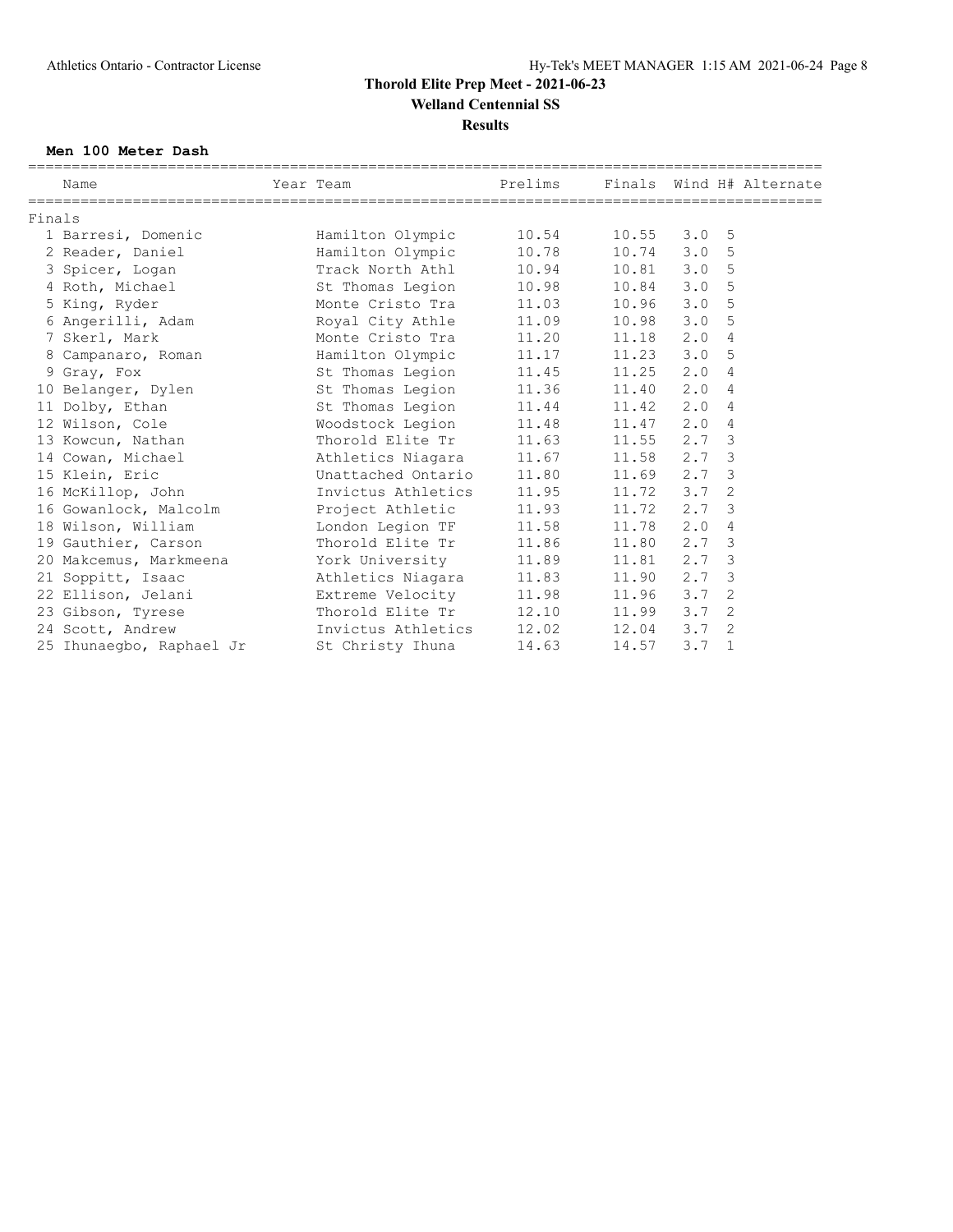**Welland Centennial SS**

#### **Results**

#### **Men Long Jump**

| Preliminaries                                                                                                                                |  |  |  |
|----------------------------------------------------------------------------------------------------------------------------------------------|--|--|--|
|                                                                                                                                              |  |  |  |
|                                                                                                                                              |  |  |  |
| 2 Skerl, Mark Monte Cristo Tra 6.66mq 0.6                                                                                                    |  |  |  |
| 6.07m(0.4) FOUL FOUL FOUL 6.66m(0.6) FOUL                                                                                                    |  |  |  |
| 3 Dommasch, Noah Royal City Athle (1999) 6.52mq 0.8                                                                                          |  |  |  |
| $6.31m (+0.0)$ $6.40m (0.6)$ $6.29m (1.0)$ $6.05m (0.6)$ $6.40m (0.1)$ $6.52m (0.8)$                                                         |  |  |  |
| 4 Ivanov, Michael Thorold Elite Tr $6.47 \text{mq}$ 0.8<br>FOUL $6.47 \text{m} (0.8)$ FOUL $6.18 \text{m} (+0.0)$ FOUL $6.24 \text{m} (1.0)$ |  |  |  |
|                                                                                                                                              |  |  |  |
| 5 Spicer, Logan Track North Athl 6.45mq 0.5                                                                                                  |  |  |  |
| 6.41m (1.2) 6.12m (0.4) 6.30m (1.8) 6.12m (0.6) 6.17m (0.4) 6.45m (0.5)                                                                      |  |  |  |
| 6 Kowcun, Nathan Thorold Elite Tr 6.27mq 0.8                                                                                                 |  |  |  |
| 5.98m( $+0.0$ ) 6.27m( $0.8$ ) FOUL FOUL FOUL 6.23m( $1.1$ )                                                                                 |  |  |  |
| 7 Wilson, Cole 6.14mq 0.2                                                                                                                    |  |  |  |
| $5.56$ m $(1.5)$ $5.73$ m $(0.8)$ $6.01$ m $(1.0)$ $5.79$ m $(1.0)$ $6.14$ m $(0.2)$ $5.82$ m $(0.4)$                                        |  |  |  |
| 8 Soppitt, Isaac 6.75mq 2.5                                                                                                                  |  |  |  |
| $5.75m(2.5)$ $5.50m(+0.0)$ $5.67m(+0.0)$ $5.44m(0.3)$ $5.57m(0.4)$ $5.49m(+0.0)$                                                             |  |  |  |
| 9 Vermeersch, Travis Moodstock Legion 5.67m 0.2                                                                                              |  |  |  |
| $5.59$ m(0.1) $5.43$ m(0.1) $5.32$ m(1.4) $5.36$ m(0.1) $5.61$ m(0.3) $5.67$ m(0.2)                                                          |  |  |  |
| 10 Gibson, Tyrese Thorold Elite Tr 5.42m 1.2                                                                                                 |  |  |  |
| $5.42$ m $(1.2)$ $5.38$ m $(+0.0)$ $5.37$ m $(+0.0)$ $5.30$ m $(1.7)$ PASS PASS                                                              |  |  |  |
| 11 Baldamus, Steve Canada 3.24m (0.2) 3.59m (0.3) 1.94m (+0.0) PASS PASS PASS PASS                                                           |  |  |  |
|                                                                                                                                              |  |  |  |
| 12 McLean, Charlie 2014 12 McLean, Charlie 2014 12 McLean, Charlie                                                                           |  |  |  |
| 3.05m(+0.0) 3.15m(0.1) FOUL PASS PASS PASS                                                                                                   |  |  |  |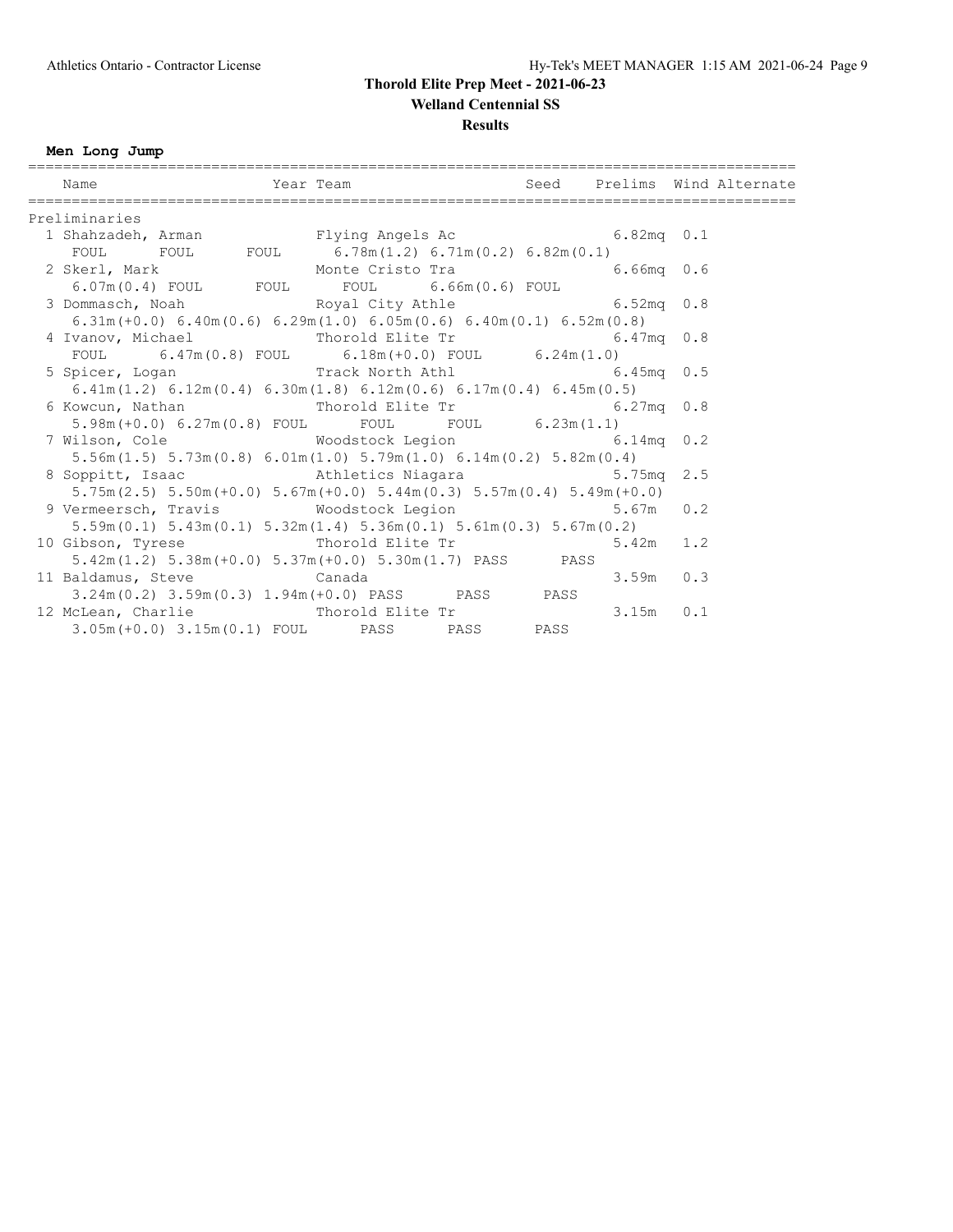**Results**

**Men Triple Jump**

|  | Name                                                                                                       | Year Team |                                     | Seed           |               | Prelims Wind Alternate |
|--|------------------------------------------------------------------------------------------------------------|-----------|-------------------------------------|----------------|---------------|------------------------|
|  | 1 Shahzadeh, Arman<br>$11.29m(1.0)$ $13.25m(+0.0)$ $13.94m(0.3)$ $13.81m(0.7)$ $13.83m(0.1)$ $14.15m(1.5)$ |           | Flying Angels Ac                    |                | $14.15mg$ 1.5 |                        |
|  | 2 Ivanov, Michael<br>$12.55m(0.3)$ $13.00m(0.6)$ $13.10m(+0.0)$ $13.15m(2.8)$ $13.56m(1.0)$ $13.13m(+0.0)$ |           | Thorold Elite Tr                    |                | $13.56mg$ 1.0 |                        |
|  | 3 Vermeersch, Travis Moodstock Legion<br>FOUL 11.98m(1.4) FOUL                                             |           | FOUL<br>FOUL                        | 12.05m(0.8)    | $12.05mg$ 0.8 |                        |
|  | 4 Blake, Evan<br>7.60m(0.2) FOUL<br>FOUL                                                                   |           | Thorold Elite Tr<br>7.63m(1.0) FOUL | $7.39m (+0.0)$ | 7.63mg 1.0    |                        |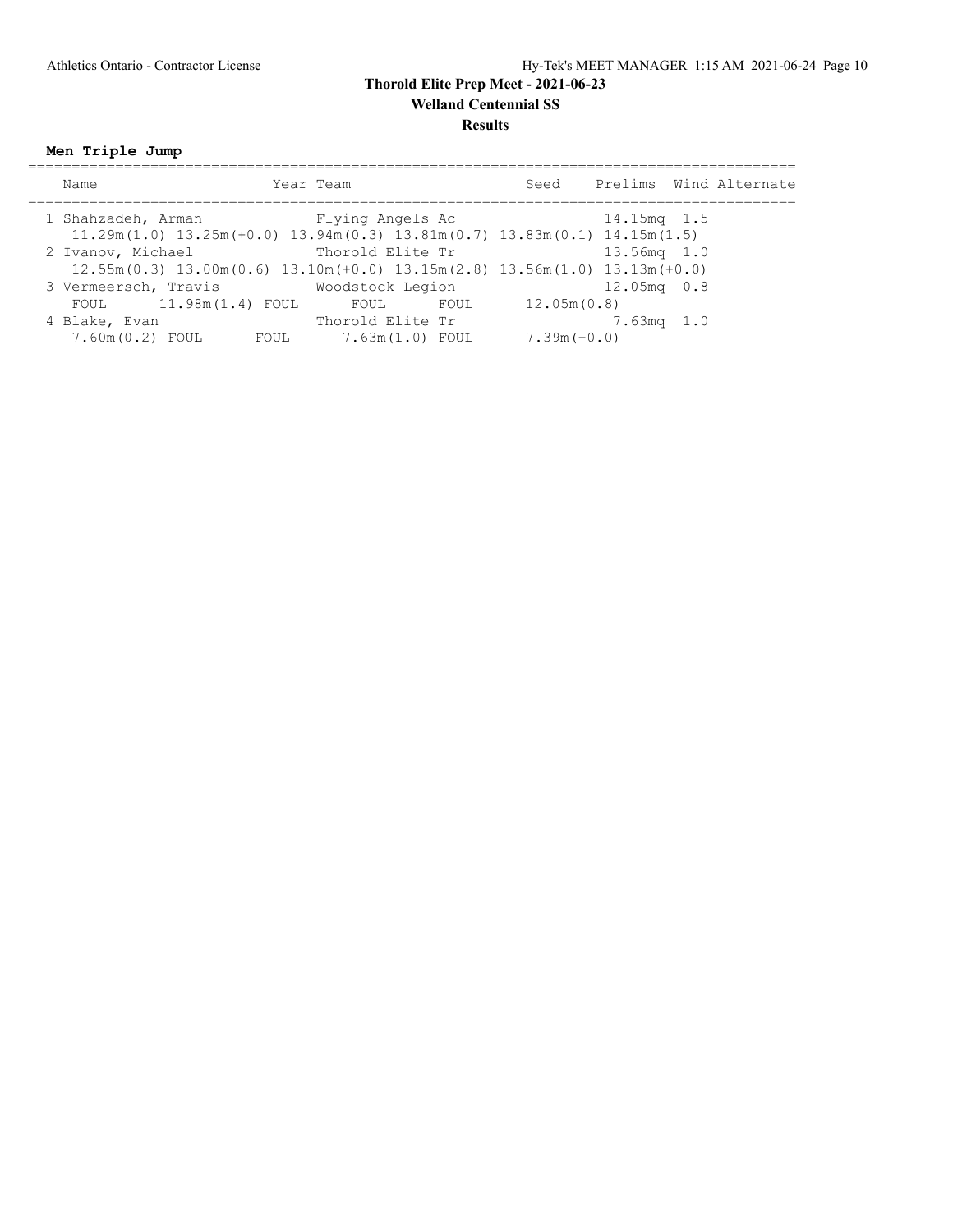# **Welland Centennial SS**

**Results**

**Men Shot Put**

| Name                                                           | Year Team |                   |            | Seed Prelims Alternate |
|----------------------------------------------------------------|-----------|-------------------|------------|------------------------|
| 1 Wilson, Cole<br>12.98m 12.59m 13.12m 11.80m 12.42m 11.68m    |           | Woodstock Legion  | 13.12mg 6k |                        |
| 2 Gauthier, Carson<br>FOUL FOUL 12.88m 12.68m FOUL 12.93m      |           | Thorold Elite Tr  | 12.93mg 4k |                        |
| 3 Dallman, Thomas<br>11.80m 11.96m 11.33m FOUL 11.55m FOUL     |           | Thorold Elite Tr  | 11.96mg 4k |                        |
| 4 Jeffery, Samuel<br>11.07m 10.83m 11.50m 10.69m 11.30m 11.32m |           | Athletics Niagara | 11.50mg 5k |                        |
| -- Mamo, Jacob<br>10.42m 10.56m 11.23m 10.58m 10.36m 11.37m    |           | Thorold Elite Tr  | X11.37m 4k |                        |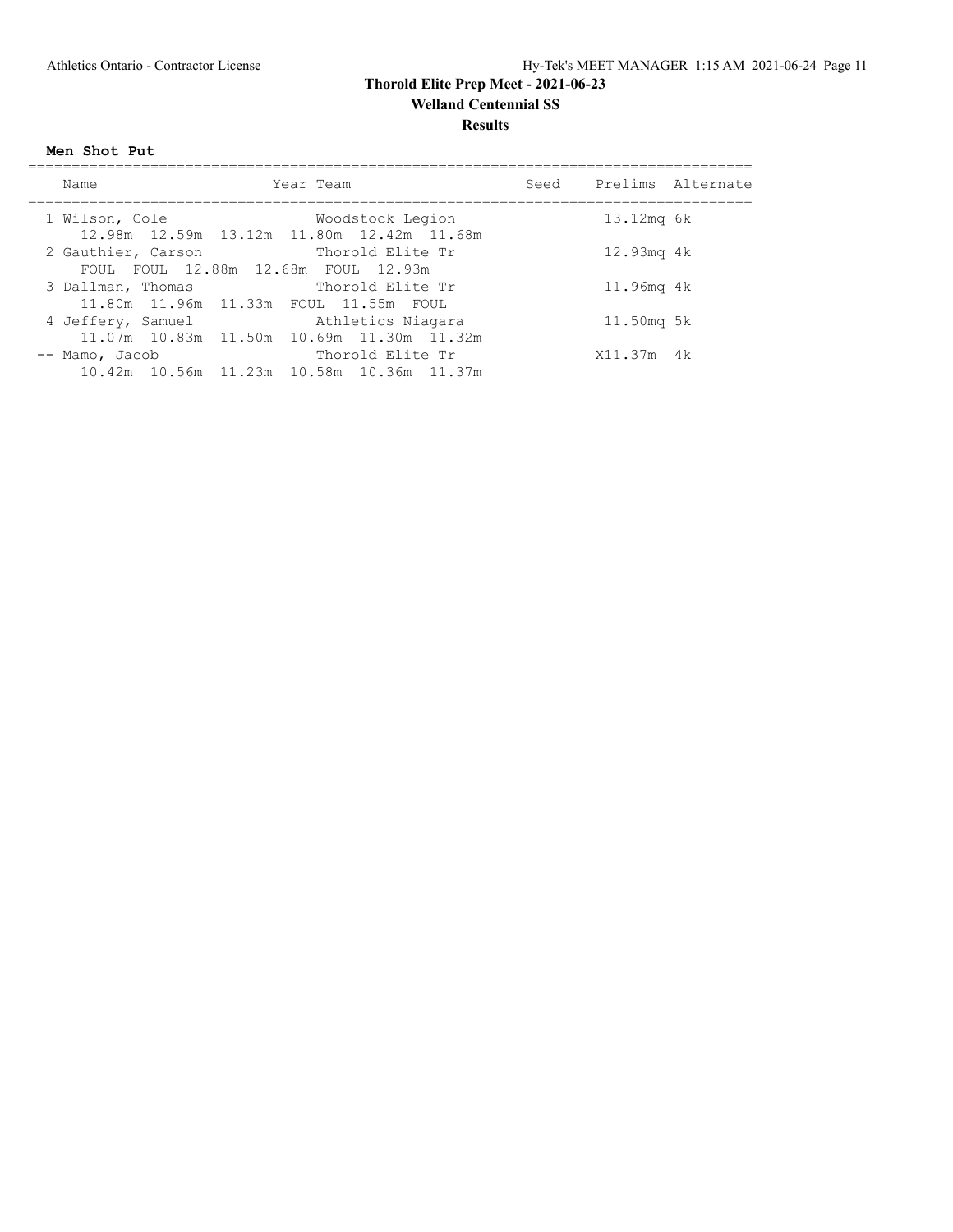**Welland Centennial SS**

**Results**

#### **Men Javelin Throw**

|  | Name                                  |                                       | Year Team |                                              |              | Seed Prelims Alternate |
|--|---------------------------------------|---------------------------------------|-----------|----------------------------------------------|--------------|------------------------|
|  | 1 Ing, Matthew                        |                                       |           | Unattached Ontario                           | 59.09mg 700g |                        |
|  |                                       |                                       |           | 58.16m 59.09m 49.20m 58.36m FOUL 57.35m      |              |                        |
|  | 2 Burr, Toren Brantford Tfc           | 53.42m 56.88m FOUL FOUL 55.55m 58.94m |           |                                              | 58.94mg 800g |                        |
|  | 3 Heydon, Jake Border City Athl       |                                       |           |                                              | 57.54mg 800g |                        |
|  |                                       | 56.80m FOUL 53.58m 55.54m 57.54m FOUL |           |                                              |              |                        |
|  |                                       |                                       |           | 4 Dery, Nathaniel Chattached Ontario         | 55.86mg 700g |                        |
|  |                                       | 52.53m 47.49m 55.11m FOUL 55.86m FOUL |           |                                              |              |                        |
|  | 5 Gauthier, Carson Thorold Elite Tr   |                                       |           |                                              | 55.13mg600q  |                        |
|  |                                       |                                       |           | 50.45m 52.30m 55.13m 53.05m FOUL 50.31m      |              |                        |
|  | 6 Bartlett, Benjamin Marder City Athl |                                       |           |                                              | 52.69mg 800g |                        |
|  |                                       |                                       |           | 52.69m 47.56m 45.43m 48.97m 46.57m FOUL      |              |                        |
|  | 7 Swayze, Daniel Thorold Elite Tr     | 43.59m 47.26m 49.65m FOUL FOUL 49.12m |           |                                              | 49.65mg 700g |                        |
|  |                                       |                                       |           | 8 Jeffery, Samuel Athletics Niagara          | 45.12mg 700g |                        |
|  |                                       |                                       |           | 41.13m  45.12m  42.62m  43.07m  FOUL  43.06m |              |                        |
|  | 9 Wilson, Cole Moodstock Legion       |                                       |           |                                              | 44.78m 800q  |                        |
|  |                                       |                                       |           | 42.60m 41.24m 43.26m 44.78m 43.63m 44.50m    |              |                        |
|  | 10 Kennedy, Kaleb Thorold Elite Tr    |                                       |           |                                              | 43.27m 600g  |                        |
|  |                                       |                                       |           | 43.27m 41.42m 43.16m 39.71m 39.11m 40.20m    |              |                        |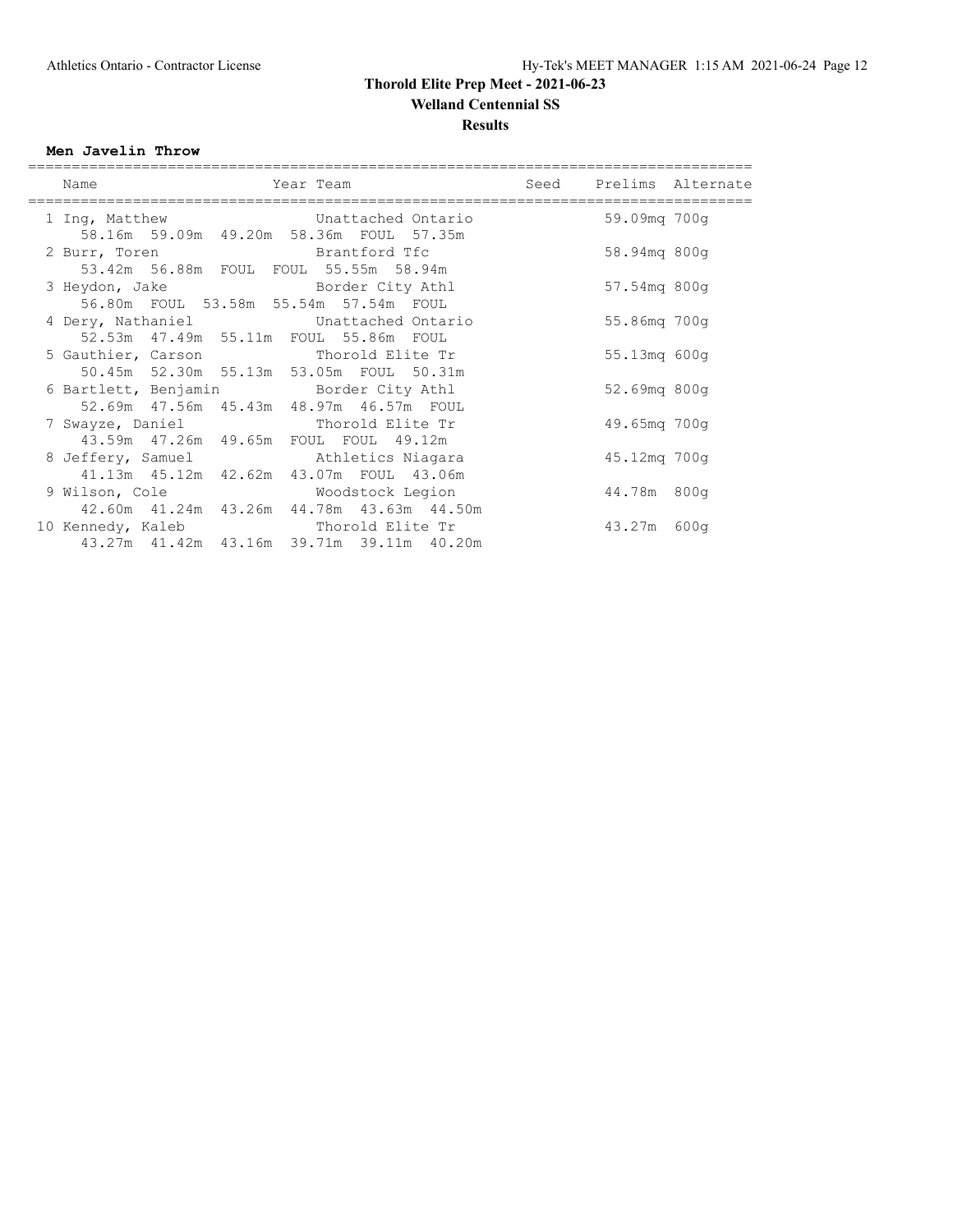#### **Mixed 80 Meter Dash**

| Name                     | Year Team          | Seed |                | Prelims Wind Alternate |
|--------------------------|--------------------|------|----------------|------------------------|
| 1 Ihunaeqbo, Reqis-Somto | M St Christy Ihuna |      | $12.36q$ 1.7   |                        |
| 2 Martens, Justin        | M Thorold Elite Tr |      | $13.94q$ 1.7   |                        |
| 3 Weaver, Aszlyn         | W Thorold Elite Tr |      | $14.96q$ 1.7   |                        |
| 4 Stone, Alexa           | W Thorold Elite Tr |      | $15.00q$ 1.7   |                        |
| 5 Martens, Ethan         | M Thorold Elite Tr |      | $15.78q$ 1.7   |                        |
| 6 Grenville, Brynne      | W Athletiques Inte |      | $16.32q$ 1.7   |                        |
| 7 McCready, Ronnie       | M Thorold Elite Tr |      | $18.74q$ 1.7   |                        |
| 8 Alleyne, Ariana        | W Thorold Elite Tr |      | $1:00.90q$ 1.7 |                        |
|                          |                    |      |                |                        |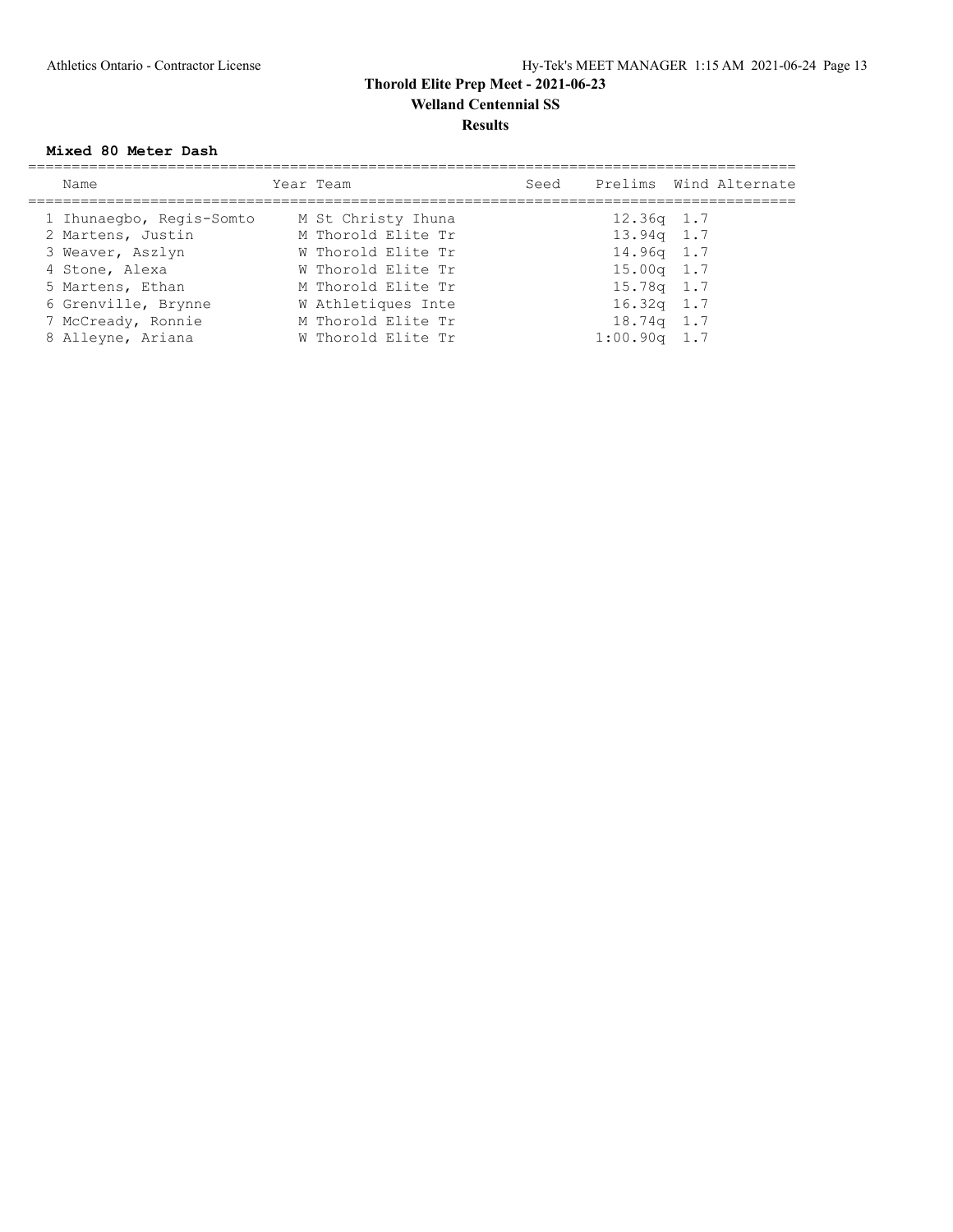#### **Mixed 80 Meter Dash**

| Name                     | Year Team          | Prelims |               | Finals Wind Alternate |
|--------------------------|--------------------|---------|---------------|-----------------------|
| Finals                   |                    |         |               |                       |
| 1 Ihunaeqbo, Regis-Somto | M St Christy Ihuna | 12.36   | $12.36$ $1.5$ |                       |
| 2 Martens, Justin        | M Thorold Elite Tr | 13.94   | $14.37$ 1.5   |                       |
| 3 Weaver, Aszlyn         | W Thorold Elite Tr | 14.96   | 14.95         | 1.5                   |
| 4 Stone, Alexa           | W Thorold Elite Tr | 15.00   | 15.51         | 1.5                   |
| 5 Martens, Ethan         | M Thorold Elite Tr | 15.78   | 15.85         | 1.5                   |
| 6 Grenville, Brynne      | W Athletiques Inte | 16.32   | 16.93         | 1.5                   |
| 7 McCready, Ronnie       | M Thorold Elite Tr | 18.74   | 18.60         | 1.5                   |
|                          |                    |         |               |                       |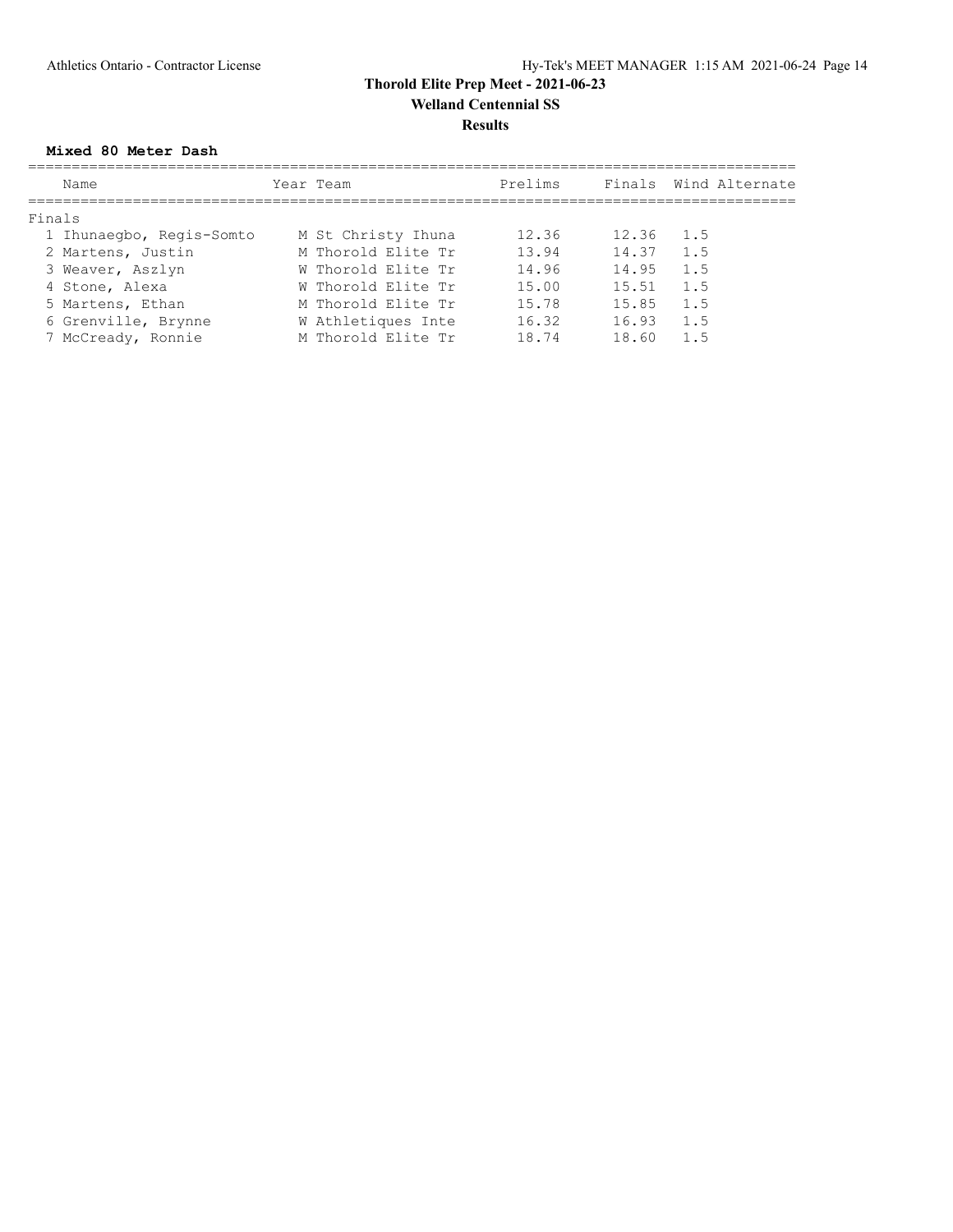#### **Women 300 Meter Dash**

| Name               | Year Team          | Seed    |         | Finals Alternate |
|--------------------|--------------------|---------|---------|------------------|
| Finals             |                    |         |         |                  |
| 1 Brown, Ashleigh  | Unattached Ontario | 43.50   | 43.31   |                  |
| 2 Guerin, Tatiana  | Unattached Ontario | 43.56   | 46.55   |                  |
| 3 Last, Lynsey     | St Thomas Legion   | 48.44   | 47.15   |                  |
| 4 McCready, Maddy  | Thorold Elite Tr   | 55.00   | 50.78   |                  |
| 5 McCready, Mia    | Thorold Elite Tr   | 1:15.00 | 56.31   |                  |
| 6 Sherwin, Charlie | Toronto West Ath   | 1:20.00 | 1:01.24 |                  |
| 7 Weaver, Aszlyn   | Thorold Elite Tr   | 1:15.00 | 1:04.58 |                  |
| 8 Dupuis, Abigail  | Thorold Elite Tr   | 1:15.00 | 1:05.11 |                  |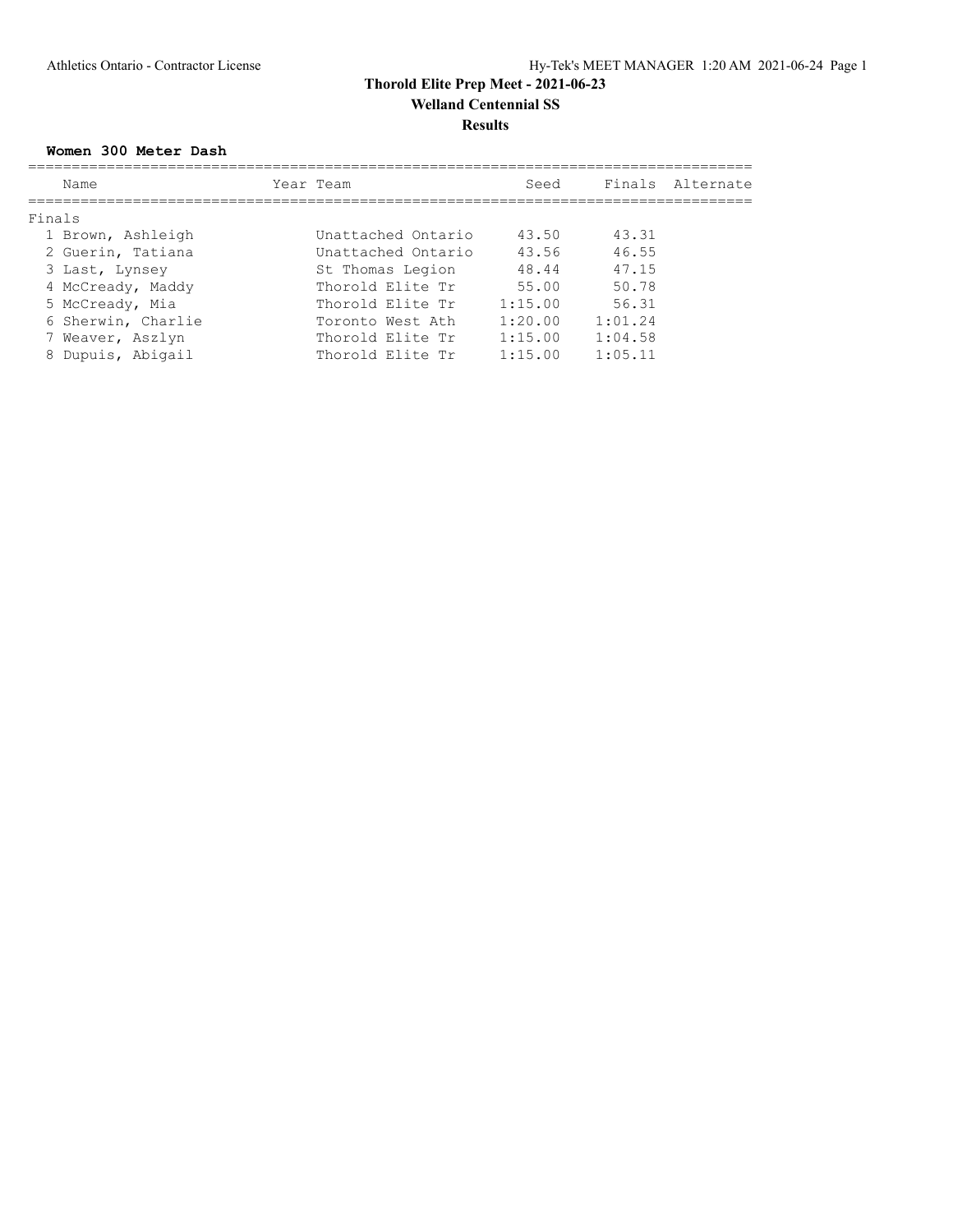#### **Women 400 Meter Dash**

| Name                  | Year Team        | Seed    |         |                | Finals H# Alternate |
|-----------------------|------------------|---------|---------|----------------|---------------------|
| 1 Martin, Emily       | South Simcoe Duf | 55.72   | 56.01   | -2             |                     |
| 2 Bollers, Ashantai   | Project Athletic | 56.00   | 58.10   | 2              |                     |
| 3 Ihunaegbo, Christy  | St Christy Ihuna | 54.24   | 58.27   | 2              |                     |
| 4 Dodds, Amelia       | Monte Cristo Tra | 59.51   | 59.84   | 2              |                     |
| 5 Sawyer, Elise       | Monte Cristo Tra | 59.98   | 1:01.09 | $\mathcal{L}$  |                     |
| 6 Metivier, Maya      | Monte Cristo Tra | 1:01.78 | 1:03.37 | $\mathbf{1}$   |                     |
| 7 Jelaca, Katie       | Monte Cristo Tra | 1:01.67 | 1:04.83 | $\overline{1}$ |                     |
| 8 Van Nooten, Pearl   | Brantford Tfc    | 59.51   | 1:05.32 | -2             |                     |
| 9 Gallant, Layla      | Thorold Elite Tr | 1:14.00 | 1:11.82 |                |                     |
| 10 McCready, Sheridan | Thorold Elite Tr |         | 1:15.12 |                |                     |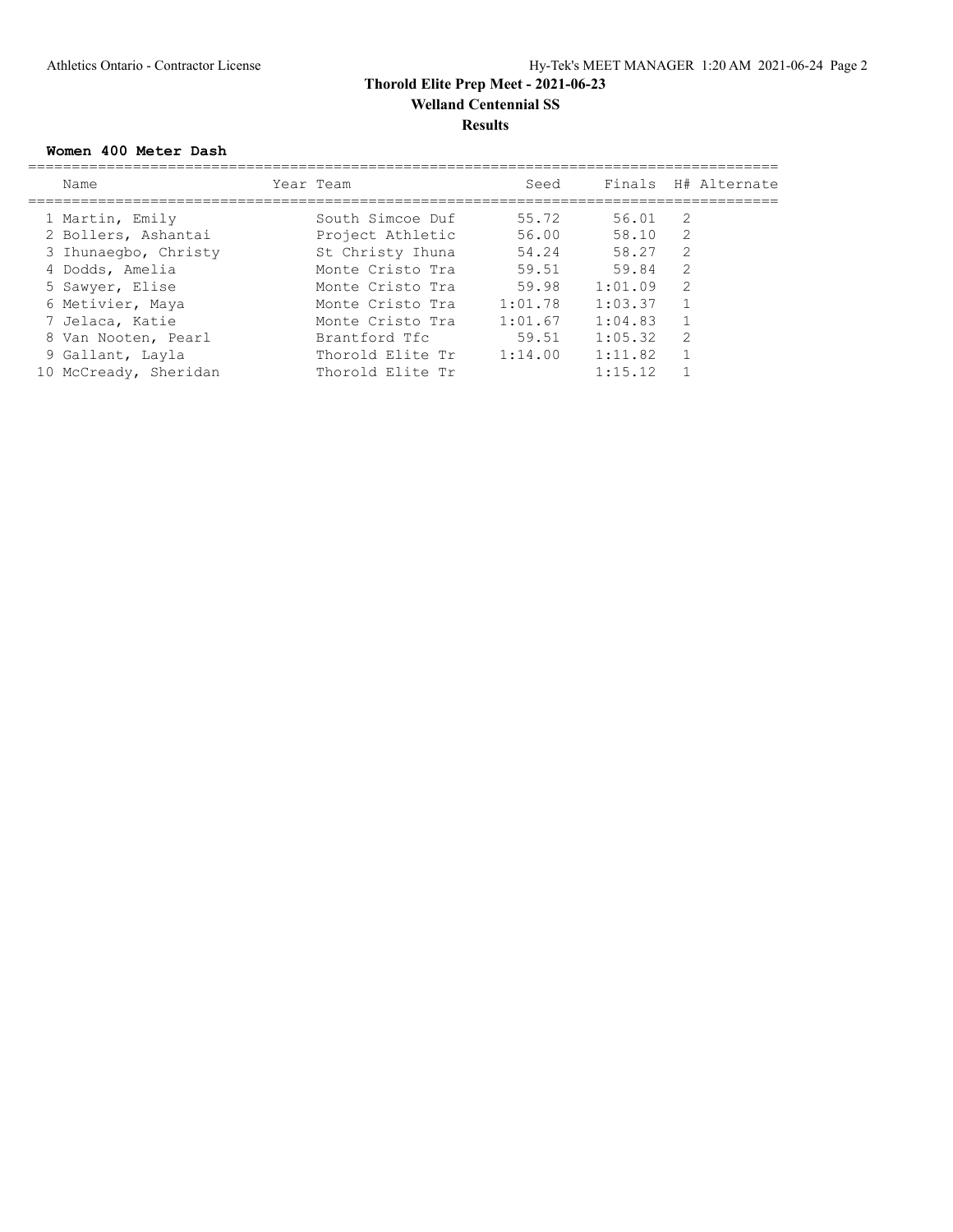#### **Men 300 Meter Dash**

| Name                    | Year Team        | Seed  |         | Finals Alternate |
|-------------------------|------------------|-------|---------|------------------|
| 1 Dolby, Ethan          | St Thomas Legion | 39.00 | 38.97   |                  |
| 2 Ciceran, Cole         | Thorold Elite Tr | 42.00 | 42.51   |                  |
| 3 Ihunaeqbo, Raphael Jr | St Christy Ihuna | 47.00 | 49.88   |                  |
| 4 Blake, Evan           | Thorold Elite Tr | 50.00 | 50.63   |                  |
| 5 Brodeur, Kennedy      | Thorold Elite Tr | 55.00 | 59.60   |                  |
| 6 Bibawi, Dominic       | Thorold Elite Tr | 55.00 | 1:01.68 |                  |
| 7 McCready, Caven       | Thorold Elite Tr | 55.00 | 1:02.38 |                  |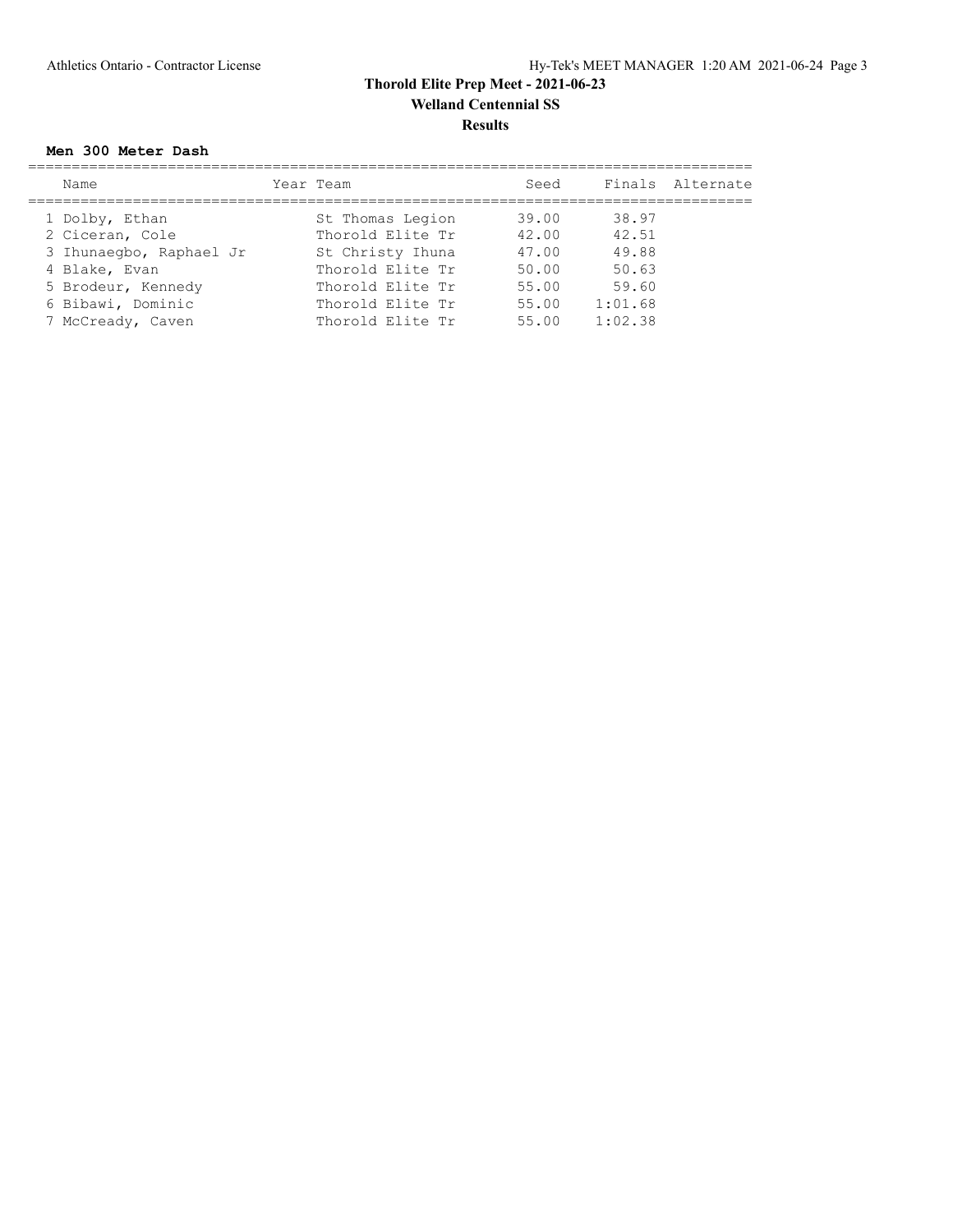#### **Men 400 Meter Dash**

| Name                    | Year Team          | Seed  |            |                | Finals H# Alternate |
|-------------------------|--------------------|-------|------------|----------------|---------------------|
| 1 Roth, Michael         | St Thomas Legion   | 48.70 | 47.97      | 3              |                     |
| 2 Barresi, Domenic      | Hamilton Olympic   | 49.50 | 49.31      | 3              |                     |
| 3 King, Ryder           | Monte Cristo Tra   | 51.01 | 49.35      | $\overline{2}$ |                     |
| 4 Reader, Daniel        | Hamilton Olympic   | 49.06 | 49.74      | 3              |                     |
| 5 Scarrow, Devonte      | Royal City Athle   | 51.00 | 50.80      | 3              |                     |
| 6 Belanger, Dylen       | St Thomas Legion   | 50.30 | 51.52      | 3              |                     |
| 7 Teal, Carter          | Unattached Ontario | 49.59 | 51.54      | 3              |                     |
| 8 Robinson, Luke        | Durham Dragons A   | 51.50 | 53.43      | $\overline{2}$ |                     |
| 9 Thorpe, Chad          | Thorold Elite Tr   | 53.68 | 53.64      | $\overline{2}$ |                     |
| 10 Klein, Eric          | Unattached Ontario | 54.00 | 53.65      |                |                     |
| 11 McKillop, John       | Invictus Athletics | 51.10 | 54.12      | $\overline{2}$ |                     |
| 12 Dri, Zach            | Boost Athletics    | 54.90 | 54.19      | $\mathbf{1}$   |                     |
| 13 Leblanc, Sonny       | Thorold Elite Tr   | 56.50 | 57.20      |                |                     |
| 14 Stone, Gavin         | Thorold Elite Tr   | 53.70 | 57.27      | 2              |                     |
| 15 Scott, Andrew        | Invictus Athletics | 54.00 | 58.34      |                |                     |
| -- Demelo-Knapp, Daniel | Unattached Ontario | 47.82 | <b>DNF</b> | 3              |                     |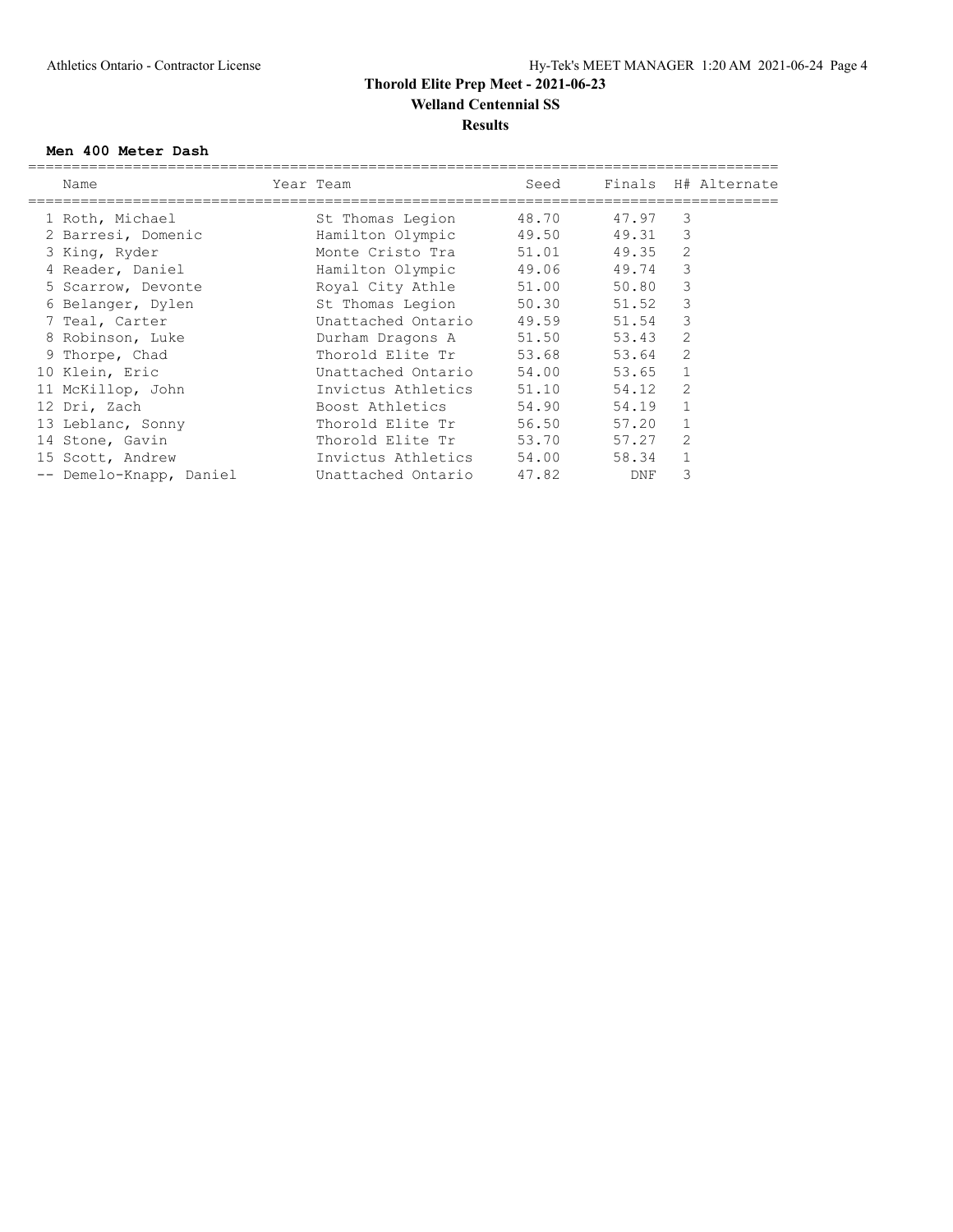#### **Girls 1200 Meter Run**

| Name |                                                                                                                                                                                                                                                                 |                    | Seed      | Finals  |               | H# Alternate |
|------|-----------------------------------------------------------------------------------------------------------------------------------------------------------------------------------------------------------------------------------------------------------------|--------------------|-----------|---------|---------------|--------------|
|      |                                                                                                                                                                                                                                                                 |                    |           |         |               |              |
|      |                                                                                                                                                                                                                                                                 | Durham Dragons A   | 4:15.00   | 4:03.82 | 2             |              |
|      |                                                                                                                                                                                                                                                                 | Athletiques Inte   | 4:00.00   | 4:06.97 | 2             |              |
|      |                                                                                                                                                                                                                                                                 | Toronto West Ath   | 4:15.00   | 4:09.20 | 2             |              |
|      |                                                                                                                                                                                                                                                                 | Toronto West Ath   | 4:15.00   | 4:11.99 | 2             |              |
|      |                                                                                                                                                                                                                                                                 | Durham Dragons A   | 4:20.00   | 4:12.34 | 2             |              |
|      |                                                                                                                                                                                                                                                                 | Thorold Elite Tr   | 4:12.00   | 4:14.52 | 2             |              |
|      |                                                                                                                                                                                                                                                                 | Thorold Elite Tr   | 4:25.00   | 4:17.67 |               |              |
|      |                                                                                                                                                                                                                                                                 | Toronto West Ath   | 4:35.00   | 4:23.90 | 1             |              |
|      |                                                                                                                                                                                                                                                                 | Unattached Ontario | 4:18.00   | 4:29.27 | $\mathcal{L}$ |              |
|      |                                                                                                                                                                                                                                                                 | Durham Dragons A   | 4:35.00   | 4:29.70 |               |              |
|      |                                                                                                                                                                                                                                                                 | Toronto West Ath   | 4:35.00   | 4:34.74 | 1             |              |
|      |                                                                                                                                                                                                                                                                 | Thorold Elite Tr   | 4:20.00   | 4:39.54 |               |              |
|      | Finals<br>1 Grant-Caracas, Abriel<br>2 Martin, Abigail<br>3 Codell, Kaylin<br>4 Sherwin, Mackenzie<br>5 Hollins, Lila<br>6 Atkins, Eva<br>7 Laing, Ayla<br>8 Luong, Ava<br>9 Gibson, Tekai<br>10 Nicholson, Sawyer<br>11 Sherwin, Ainsley<br>12 Gaspich, Alyssa |                    | Year Team |         |               |              |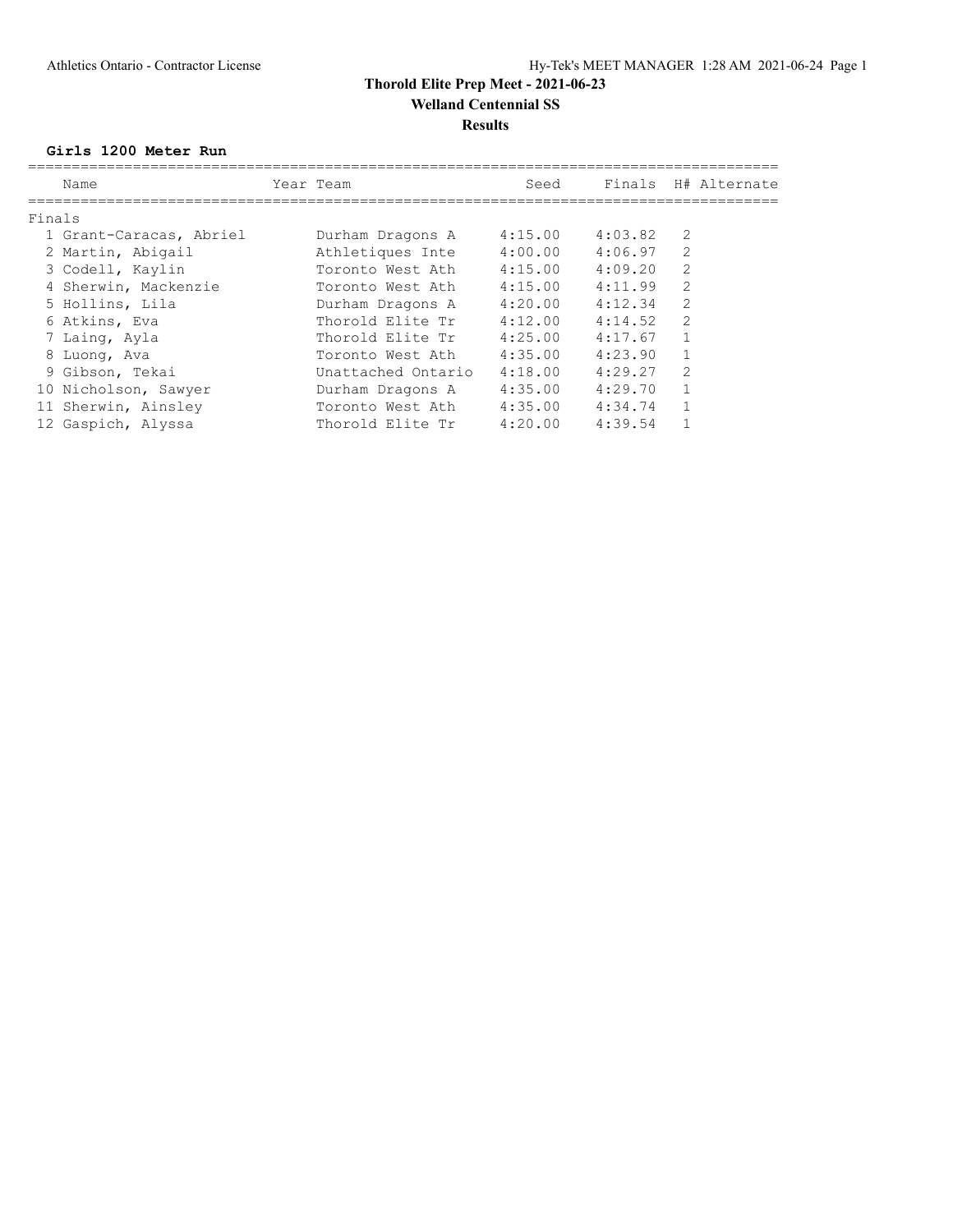#### **Girls 1500 Meter Run**

| Name                    | Year Team          | Seed    | Finals  | H# Alternate  |
|-------------------------|--------------------|---------|---------|---------------|
| 1 Knelsen, Hallee       | St Thomas Legion   | 4:31.37 | 4:33.11 | -2            |
| 2 Dodds, Olivia         | Monte Cristo Tra   | 4:52.02 | 4:42.15 | 2             |
| 3 McIntyre, Hannah      | Dorchester Pole    | 4:40.00 | 4:46.34 | 2             |
| 4 Perkins, Lauren       | Unattached Ontario | 4:45.00 | 4:48.96 | 2             |
| 5 Hollins, Hanna        | Durham Dragons A   | 4:45.00 | 4:49.30 | 2             |
| 6 Aukett, Philippa      | Unattached Ontario | 4:50.00 | 4:57.81 | $\mathcal{D}$ |
| 7 Freeze, Cailey        | Durham Dragons A   | 4:55.00 | 5:00.93 |               |
| 8 Stokes, Jasmine       | Greater Uxbridge   | 4:57.00 | 5:03.16 |               |
| 9 Noble, Anna           | Toronto West Ath   | 5:15.00 | 5:14.84 |               |
| 10 McDougall, Alexandra | Greater Uxbridge   | 4:57.00 | 5:21.85 |               |
| 11 Smuk, Rianna         | Toronto Olympic    | 4:50.00 | 5:24.71 | 2             |
|                         |                    |         |         |               |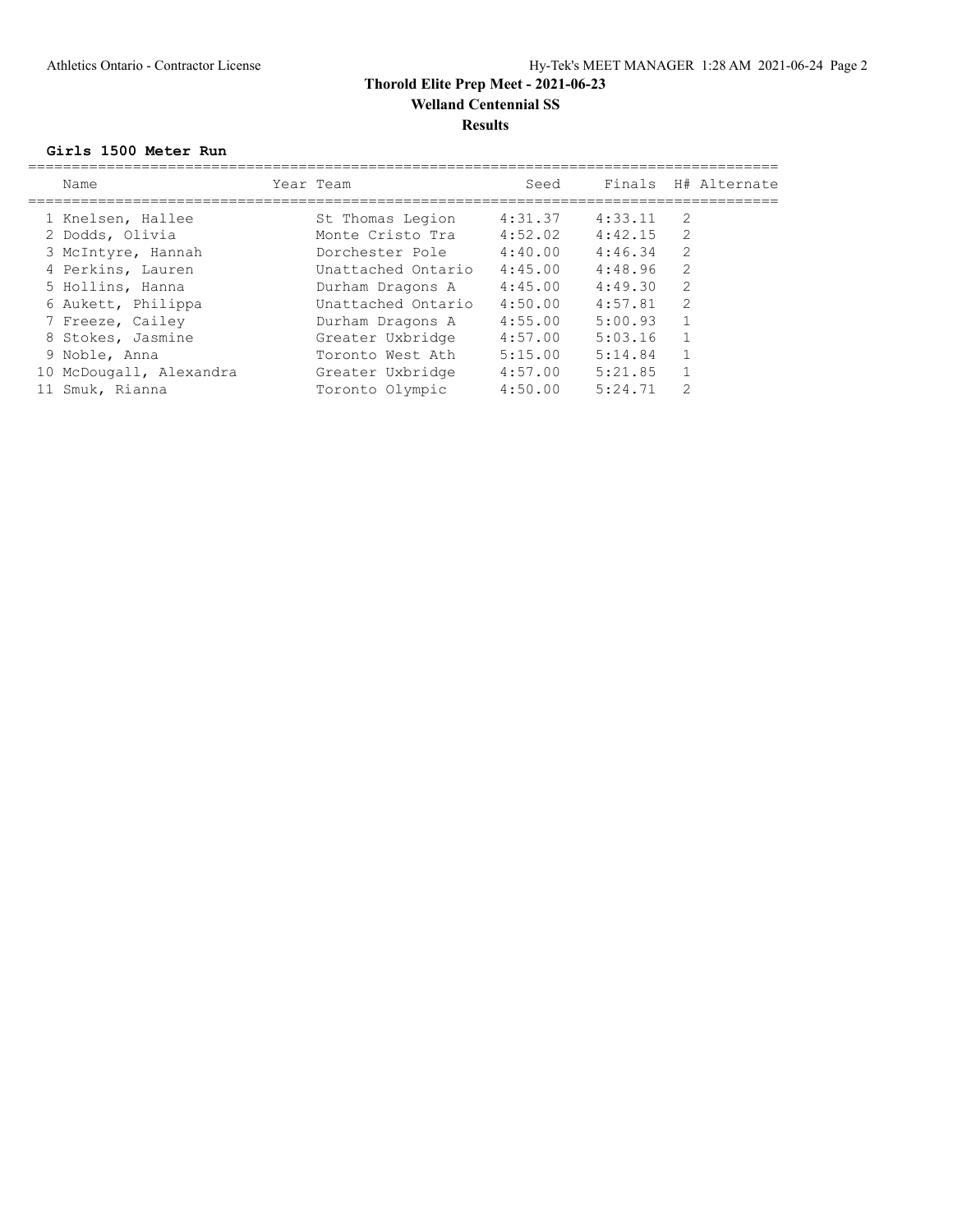### **Boys 1500 Meter Run**

| Name                    | Year Team          | Seed    | Finals  |               | H# Alternate |
|-------------------------|--------------------|---------|---------|---------------|--------------|
| 1 Belanger, Harrison    | St Thomas Legion   | 4:14.00 | 4:17.97 | 2             |              |
| 2 Moore, Vincent        | St Thomas Legion   | 4:11.70 | 4:18.15 | -2            |              |
| 3 McGill, Robert        | Dundas Valley Tr   | 4:24.00 | 4:22.20 | 2             |              |
| 4 Harding, Nickoy       | Unattached Ontario | 5:01.00 | 4:26.04 |               |              |
| 5 Voss, Tom             | Monte Cristo Tra   | 4:25.01 | 4:32.68 | $\mathcal{L}$ |              |
| 6 Laita, Tyler          | Durham Dragons A   | 4:22.00 | 4:36.51 | 2             |              |
| 7 Tonnies, Sammy        | Thorold Elite Tr   | 4:39.00 | 4:41.14 |               |              |
| 8 Molnar, Hayden        | Thorold Elite Tr   | 4:39.00 | 4:41.35 |               |              |
| 9 Nelson, LJ            | Durham Dragons A   | 4:50.00 | 4:51.16 |               |              |
| 10 Grant-Caracas, Talis | Durham Dragons A   |         | 6:31.66 |               |              |
|                         |                    |         |         |               |              |